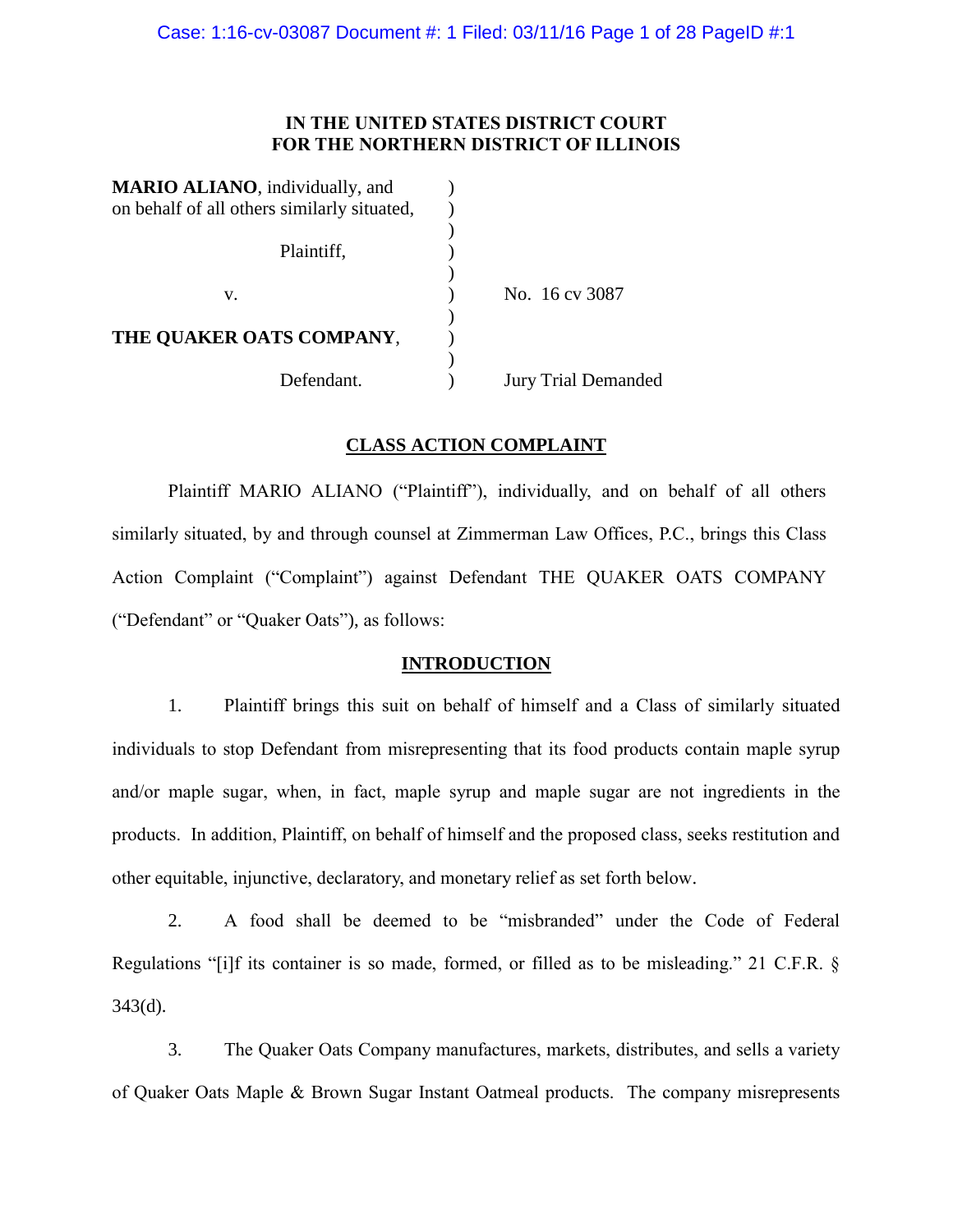### Case: 1:16-cv-03087 Document #: 1 Filed: 03/11/16 Page 2 of 28 PageID #:2

and falsely advertises that these products contain maple syrup or maple sugar, but these products do not contain any maple syrup or maple sugar.

4. By misrepresenting the key ingredients in its products, Defendant engaged, and still engages in, business practices that are unlawful, unfair, and deceptive because consumers reasonably rely on Defendant's material misrepresentations to their detriment.

#### **PARTIES**

5. Plaintiff MARIO ALIANO ("Mr. Aliano") is a natural person and resident and citizen of Illinois.

6. Defendant THE QUAKER OATS COMPANY is a New Jersey corporation with its principal place of business in Chicago, Illinois, that does business nationwide, including in the State of Illinois.

# **JURISDICTION AND VENUE**

7. This Court has personal jurisdiction over Defendant because Defendant is a citizen and resident of the state of Illinois. Defendant's headquarters is located in Chicago, Illinois. $<sup>1</sup>$ </sup>

8. Pursuant to 28 U.S.C. § 1332, this Court has subject matter jurisdiction over this class action because the amount in controversy exceeds \$5 million, and some members of the Class are citizens of states different than Defendant.

9. Venue is proper in this District because Defendant transacts business in the Northern District of Illinois. Quaker Oats products are sold at hundreds of grocery stores located in this district. Further, a substantial part of the events occurred in this District because the case arises out of Quaker Oats products that Plaintiff purchased in this District.

 $\overline{a}$ 

<sup>&</sup>lt;sup>1</sup> See, <http://www.manta.com/c/mmb5wq6/the-quaker-oats-company> (last visited March 7, 2016).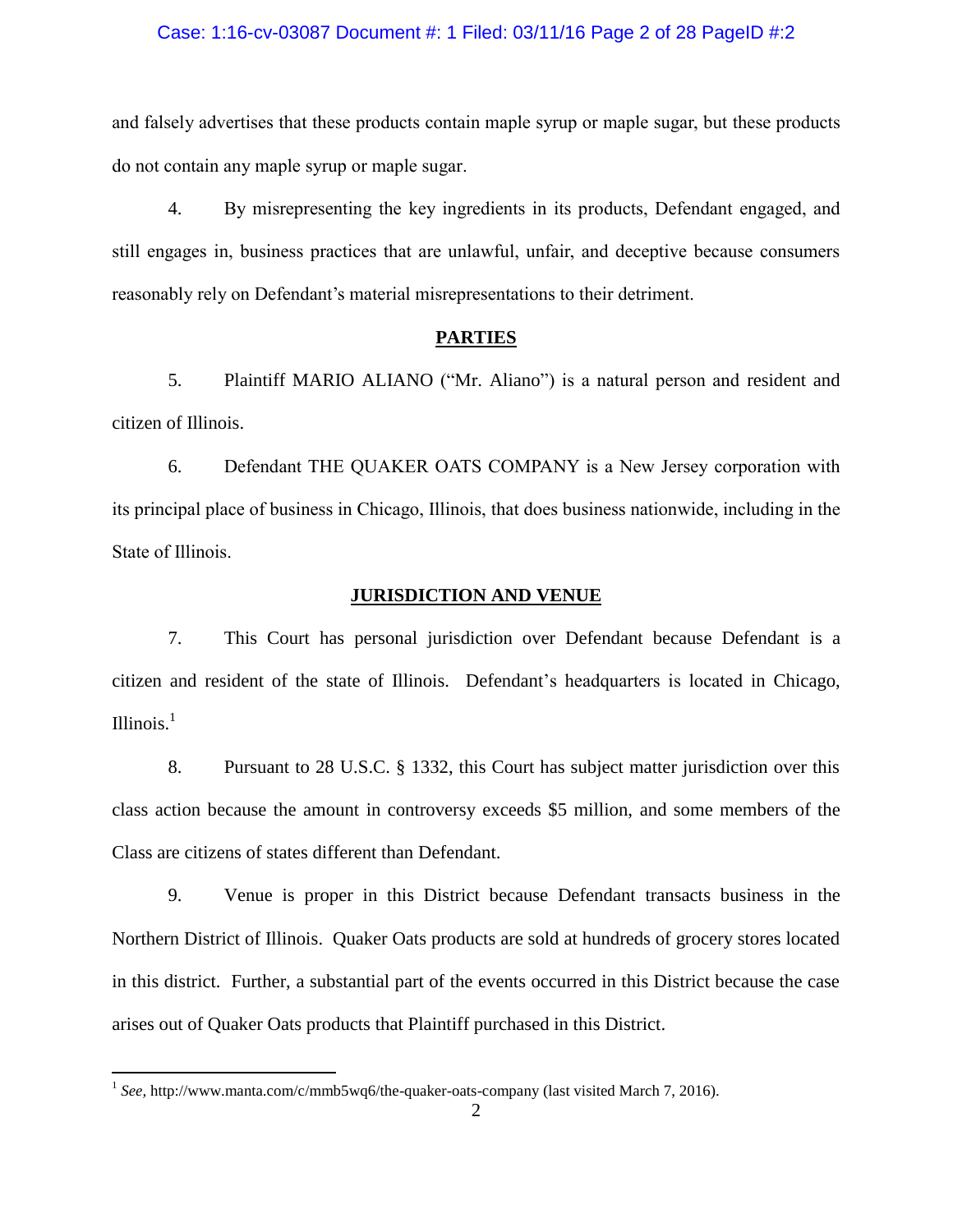# **FACTUAL ALLEGATIONS** *Consumer Expectations Regarding Products Containing Maple Syrup and Maple Sugar*

10. Maple syrup and maple sugar are premium ingredients that companies add to sweeten food products.

11. Maple syrup contains an abundant amount of naturally occurring minerals such as calcium, manganese, potassium and magnesium. It is also a source of beneficial antioxidants that have shown to help prevent cancer, support the immune system, lower blood pressure and slow the effects of aging. $^{2}$ 

12. Maple syrup is believed to have a higher nutritional value than all other common sweeteners.<sup>3</sup>

13. Maple sugar is made when all of the water in the maple syrup is boiled away. It is then stirred while very hot allowing any water that is left to evaporate as steam. The result is a dry pure granular maple sugar that can be substituted for white processed granulated sugar.<sup>4</sup>

14. Defendant claims to use maple syrup and maple sugar in Quaker Oats Maple & Brown Sugar Instant Oatmeal, Quaker Oats Maple & Brown Sugar High Fiber Instant Oatmeal, Quaker Oats Maple & Brown Sugar Gluten Free Instant Oatmeal, Quaker Oats Maple & Brown Lower Sugar Instant Oatmeal, Quaker Oats Maple & Brown Sugar Weight Control Instant Oatmeal, and Quaker Oats Maple & Brown Sugar Organic Instant Oatmeal (collectively, "Quaker Oats Oatmeal"). Quaker Oats Oatmeal prominently displays the words "Maple & Brown Sugar" on its packaging along with images of a pitcher of maple syrup.

 $\overline{a}$ 

<sup>2</sup> *See,* [http://vermontmaple.org](http://vermontmaple.org/) (last visited Feb. 29, 2016)

<sup>3</sup> *See,* [http://vermontmaple.org](http://vermontmaple.org/) (last visited Feb. 29, 2016).

<sup>4</sup> *See*[, http://vermontmaple.org/maple-products/maple-sugar/](http://vermontmaple.org/maple-products/maple-sugar/) (last visited Feb. 29, 2016).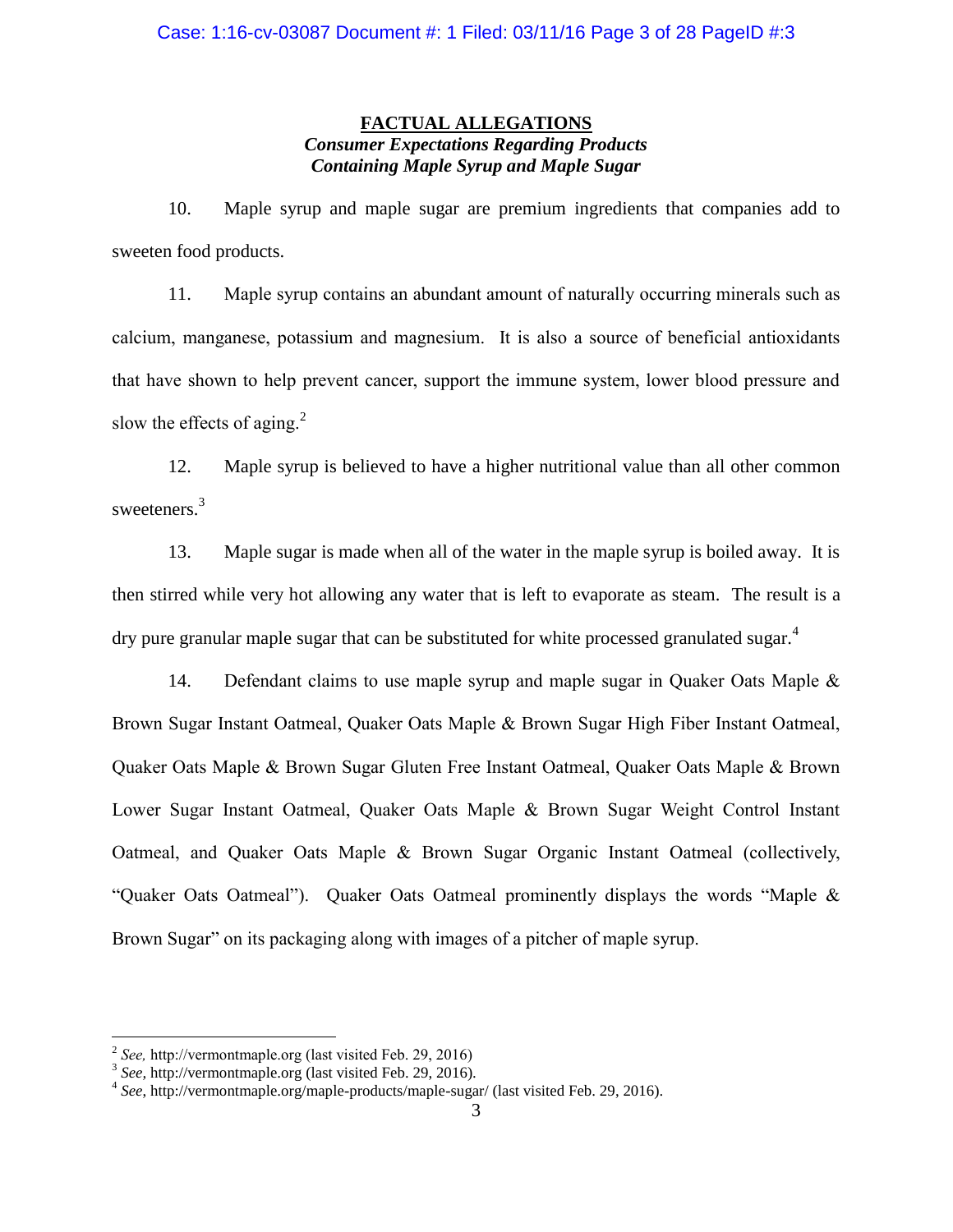### Case: 1:16-cv-03087 Document #: 1 Filed: 03/11/16 Page 4 of 28 PageID #:4

15. Consumers reasonable rely on Defendant's representations that Quaker Oats Oatmeal contains maple syrup and/or maple sugar, including the representations in the name of these products and the images and statements on Quaker Oats Oatmeal's packaging that indicates that the products contain maple syrup and maple sugar.

16. Food products that are represented as containing maple syrup or maple sugar command a premium in the marketplace. In addition, companies increase sales when they represent that a product contains these ingredients.

### *Defendant's Deceptive and Unfair Business Practices*

17. At all relevant times, Defendant was responsible for the manufacturing, packaging, labeling, promotion, distribution, and sale of Quaker Oats Oatmeal throughout the nation, including in the state of Illinois.

18. On the front packaging of all Quaker Oats Oatmeal, Defendant places a prominent image of a glass pitcher of maple syrup and the words "Maple & Brown Sugar" appear in bold in the name of the products.

19. The front packaging of all Quaker Oats Oatmeal is the same or substantially similar.

20. However, Quaker Oats Oatmeal does not contain any maple syrup or maple sugar, as Defendant represents. Therefore, Quaker Oats Oatmeal's container is made and formed to be misleading, and Quaker Oats Oatmeal is misbranded pursuant to the Code of Federal Regulations. *See* 21 C.F.R. 343(d).

21. Defendant willfully misrepresented that its products contain maple syrup and/or maple sugar knowing that consumers, including Plaintiff and Class members, would reasonably rely on Defendant's representations on the labels of Quaker Oats Oatmeal, including the names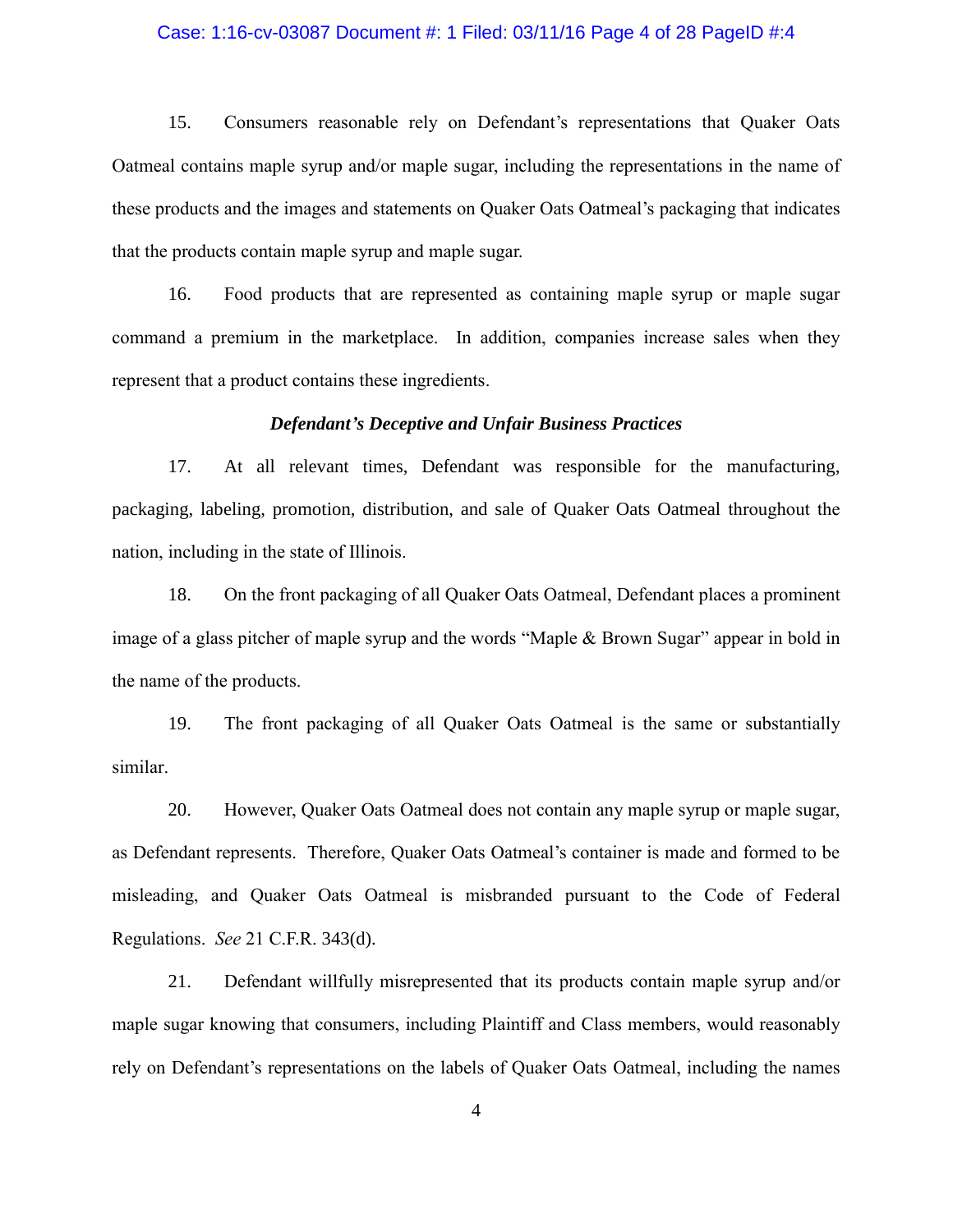# Case: 1:16-cv-03087 Document #: 1 Filed: 03/11/16 Page 5 of 28 PageID #:5

of these products, images of maple syrup, and the declaration that the products contain maple sugar, to inform them of whether the products contain maple syrup and/or maple sugar.

22. The presence of premium ingredients maple sugar and/or maple syrup in Quaker

Oats Oatmeal has a material bearing on consumers' decision to buy them.

23. According to the Vermont Maple Sugar Makers' Association and over ten other

maple industry groups, this business practices injures consumers and maple syrup manufacturers:

This unchecked misbranding has an adverse impact on manufacturers of products containing real maple syrup, as it allows cheaper products not containing premium ingredients to compete with those actually containing maple syrup. Further, it deceives consumers into believing they are purchasing a premium product when, in fact, they have a product of substantially lower quality.<sup>5</sup>

24. Accordingly, Plaintiff and members of the Class have been harmed because they overpaid for the products and would not have purchased the products had they known that the products did not contain any maple syrup or maple sugar.

# *Facts Relevant to Plaintiff*

25. Plaintiff purchased Quaker Oats Oatmeal several times, as recently as early 2016 when Plaintiff purchased Quaker Instant Oatmeal Maple and Brown Sugar at a retail grocery store located in Chicago, Illinois.

26. Before deciding to purchase Quaker Oats Oatmeal, Mr. Aliano searched for instant oatmeal items that contained maple syrup and/or maple sugar.

27. Plaintiff viewed and relied upon Defendant's representations that Quaker Oats Oatmeal contains maple syrup and/or maple sugar, including the representations in the name of the product and the prominent image of maple syrup on the product packaging.

 $\overline{a}$ 

<sup>&</sup>lt;sup>5</sup> See Feb. 15, 2016 Letter from Vermont Maple Sugar Makers' Association to the Food and Drug Administration available at<https://consumermediallc.files.wordpress.com/2016/02/fdamaple.pdf> (last visited March 1, 2016)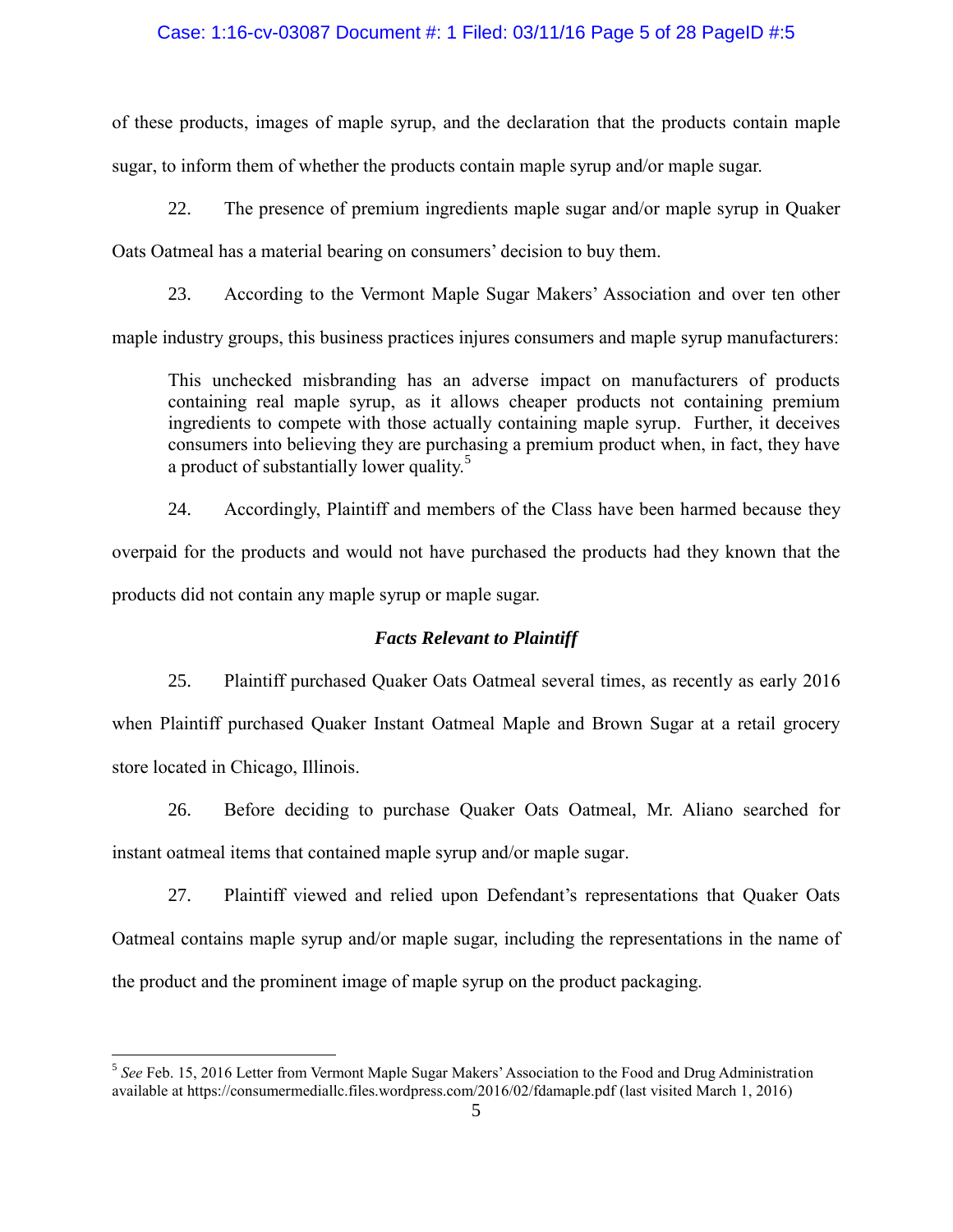### Case: 1:16-cv-03087 Document #: 1 Filed: 03/11/16 Page 6 of 28 PageID #:6

28. Because Plaintiff was purchasing a product that was labeled as containing maple sugar and/or maple syrup ingredients, he reasonably believed that it, in fact, contained these ingredients.

29. It was reasonable for Plaintiff to rely on Defendant's representations that Quaker Oats Oatmeal contains maple syrup and/or maple sugar in deciding to purchase Quaker Oats Oatmeal.

30. Had Plaintiff known that Quaker Oats Oatmeal did not contain maple syrup or maple sugar as an ingredient, he would not have purchased the product, or he would have paid substantially less for it. As a result, Plaintiff has suffered damages, including the amount of money he paid to purchase Quaker Oats Oatmeal.

31. In addition to monetary damages, Plaintiff seeks injunctive relief to stop Defendant from engaging in unlawful, unfair, and deceptive business practices by misrepresenting that Quaker Oats Oatmeal contains maple syrup and/or maple sugar when it does not.

# **CLASS ALLEGATIONS**

32. **Class Definition**: Plaintiff brings this action pursuant to Fed. R. Civ. P. Rule 23, on behalf of a nationwide class of similarly situated individuals and entities ("the Class"), defined as follows:

> All persons in the United States who purchased Quaker Oats Maple & Brown Sugar Instant Oatmeal (Classic Recipe), Quaker Oats Maple & Brown Sugar High Fiber Instant Oatmeal, Quaker Oats Maple & Brown Sugar Gluten Free Instant Oatmeal, Quaker Oats Maple & Brown Lower Sugar Instant Oatmeal, Quaker Oats Maple & Brown Sugar Weight Control Instant Oatmeal, or Quaker Oats Maple & Brown Sugar Organic Instant Oatmeal.

Excluded from the Class are: (1) Defendant, Defendant's agents, subsidiaries, parents, successors, predecessors, and any entity in which Defendant or its parents have a controlling interest, and those entities' current and former employees, officers, and directors; (2) the Judge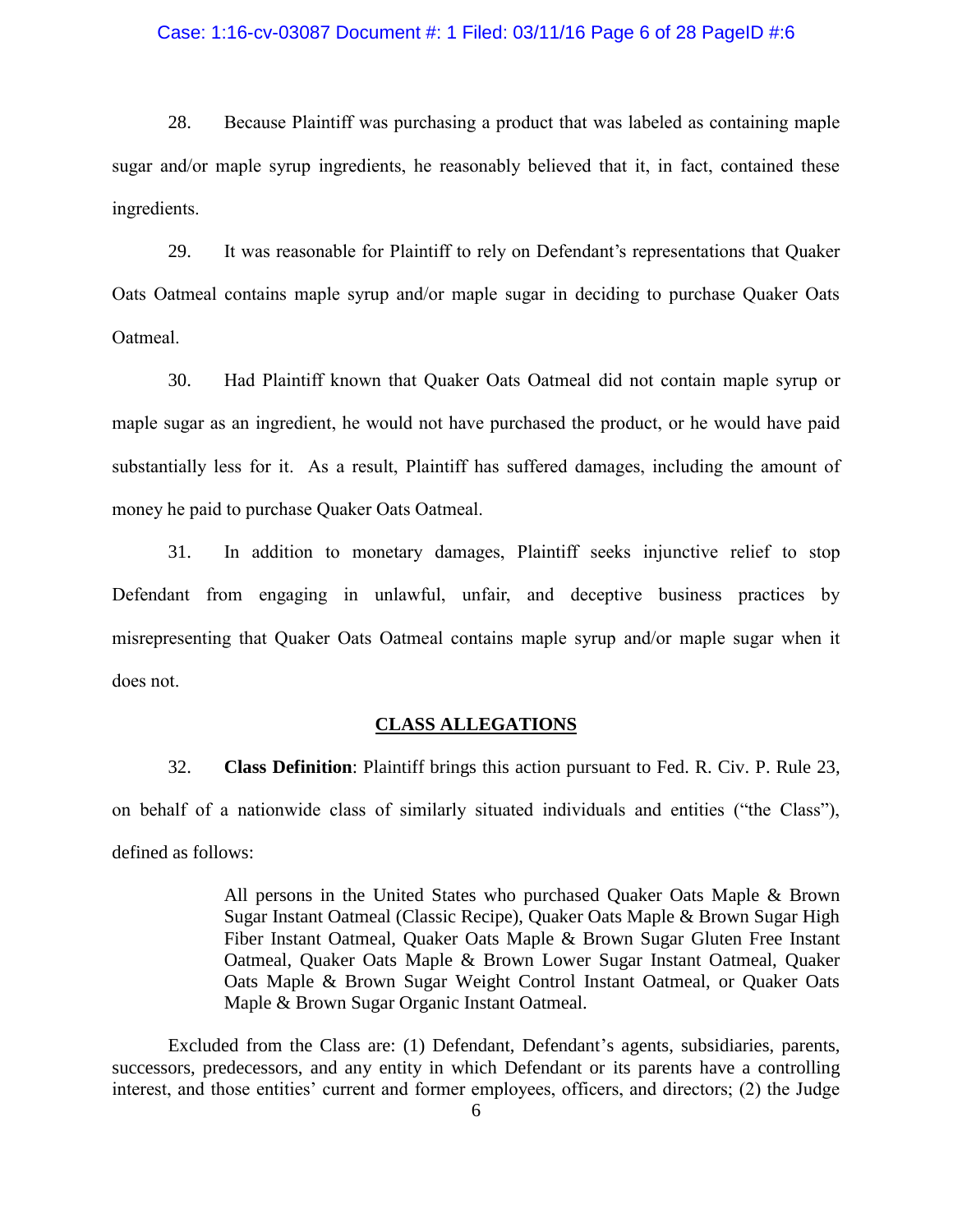# Case: 1:16-cv-03087 Document #: 1 Filed: 03/11/16 Page 7 of 28 PageID #:7

to whom this case is assigned and the Judge's immediate family; (3) any person who executes and files a timely request for exclusion from the Class; (4) any persons who have had their claims in this matter finally adjudicated and/or otherwise released; and (5) the legal representatives, successors and assigns of any such excluded person.

33. Plaintiff also brings this action pursuant to Fed. R. Civ. P. Rule 23, on behalf of a

subclass of similarly situated individuals and entities ("the Illinois Subclass"), defined as

follows:

All Illinois residents who purchased Quaker Oats Maple & Brown Sugar Instant Oatmeal (Classic Recipe), Quaker Oats Maple & Brown Sugar High Fiber Instant Oatmeal, Quaker Oats Maple & Brown Sugar Gluten Free Instant Oatmeal, Quaker Oats Maple & Brown Lower Sugar Instant Oatmeal, Quaker Oats Maple & Brown Sugar Weight Control Instant Oatmeal, or Quaker Oats Maple & Brown Sugar Organic Instant Oatmeal.

Excluded from the Illinois Subclass are: (1) Defendant, Defendant's agents, subsidiaries, parents, successors, predecessors, and any entity in which Defendant or its parents have a controlling interest, and those entities' current and former employees, officers, and directors; (2) the Judge to whom this case is assigned and the Judge's immediate family; (3) any person who executes and files a timely request for exclusion from the Illinois Subclass; (4) any persons who have had their claims in this matter finally adjudicated and/or otherwise released; and (5) the legal representatives, successors and assigns of any such excluded person.

34. **Numerosity**: The Class is so numerous that joinder of individual members would

be impracticable. Quaker Oats Oatmeal is sold at thousands of retail grocery stores throughout the country, as well as online through Amazon.com, Walmart.com, and the Quaker Online Store.<sup>6</sup> While the exact number of Class members is presently unknown and can only be ascertained through discovery, Plaintiff believes that there are thousands of Class members, if not more.

35. **Commonality and Predominance**: There are several questions of law and fact common to the claims of the Plaintiff and members of the putative Class, which predominate over any individual issues, including:

 6 *See,* [http://www.quakeroats.com/products/product-locator#](http://www.quakeroats.com/products/product-locator) (last visited March 7, 2016).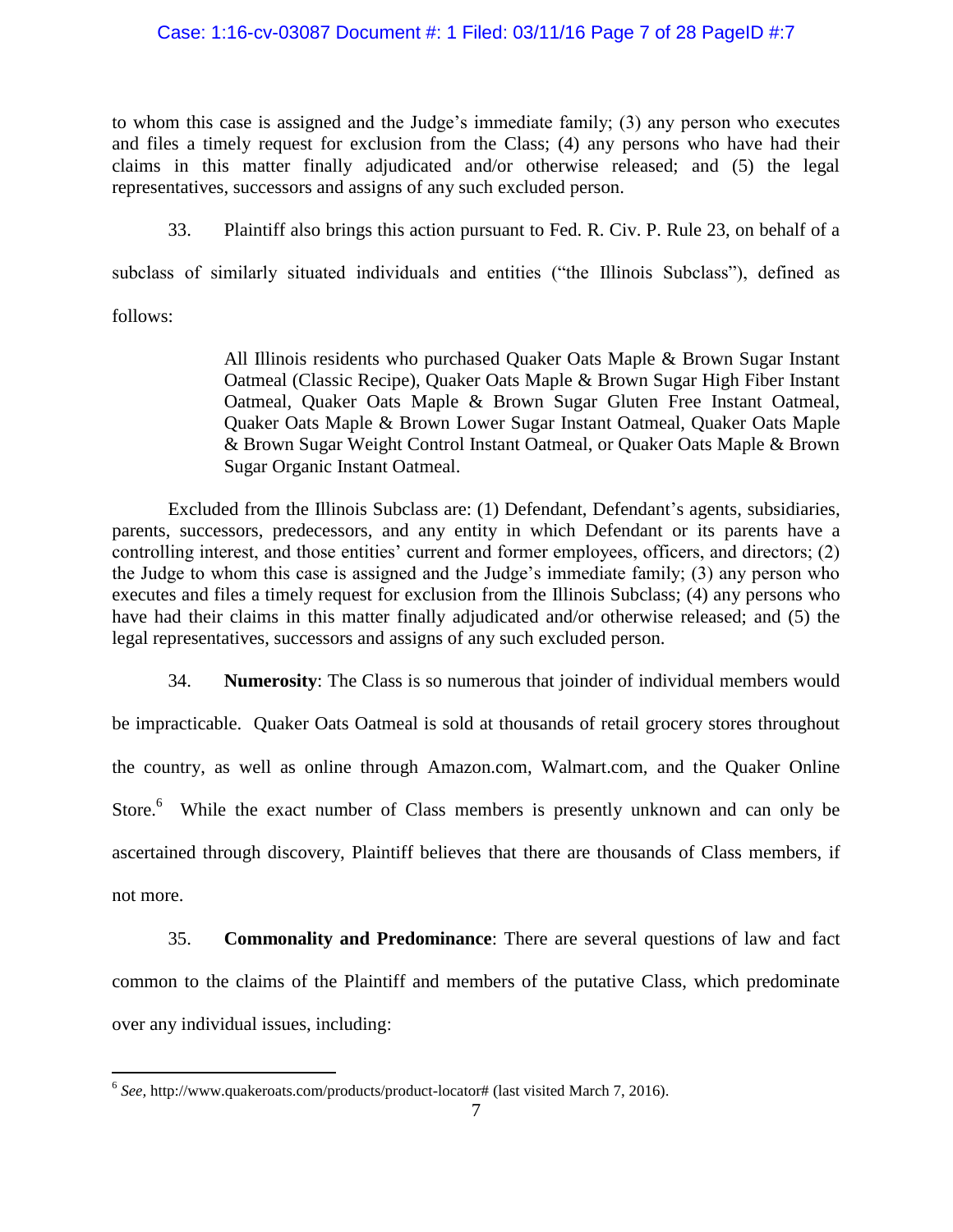- a. Whether Quaker Oats Oatmeal contains maple syrup and/or maple sugar;
- b. Whether Defendant misrepresents that Quaker Oats Oatmeal contains maple syrup and/or maple sugar;
- c. Whether Defendant warranted to consumers that Quaker Oats Oatmeal contains maple syrup and/or maple sugar;
- d. Whether Defendant breached that warranty;
- e. Whether Defendant's conduct constitutes unfair or deceptive business practices under the Illinois Consumer Fraud and Deceptive Trade Practices Act;
- f. Whether Defendant's conduct constitutes fraud;
- g. Whether Defendant's conduct constitutes fraudulent misrepresentation;
- h. Whether Defendant's conduct resulted in Defendant unjustly retaining a benefit to the detriment of Plaintiff and Class members, and violated the fundamental principles of justice, equity, and good conscience.

36. **Typicality**: Plaintiff's claims are typical of the claims of the proposed Class. All claims are based on the same legal and factual issues, to wit: Defendant's misrepresentations regarding whether Quaker Oats Oatmeal contains maple syrup and/or maple sugar.

37. **Adequacy of Representation**: Plaintiff will fairly and adequately represent and protect the interests of the proposed Class. Plaintiff does not have any interests antagonistic to those of the proposed Class. Plaintiff has retained competent counsel experienced in the prosecution of this type of litigation. The questions of law and fact common to the proposed Class members predominate over any questions affecting only individual Class members.

38. **Superiority**: A class action is superior to other available methods for the fair and efficient adjudication of this controversy. The expense and burden of individual litigation would make it impracticable or impossible for proposed Class members to prosecute their claims individually. Individual actions are not economically feasible. The trial and the litigation of Plaintiff's claims are manageable.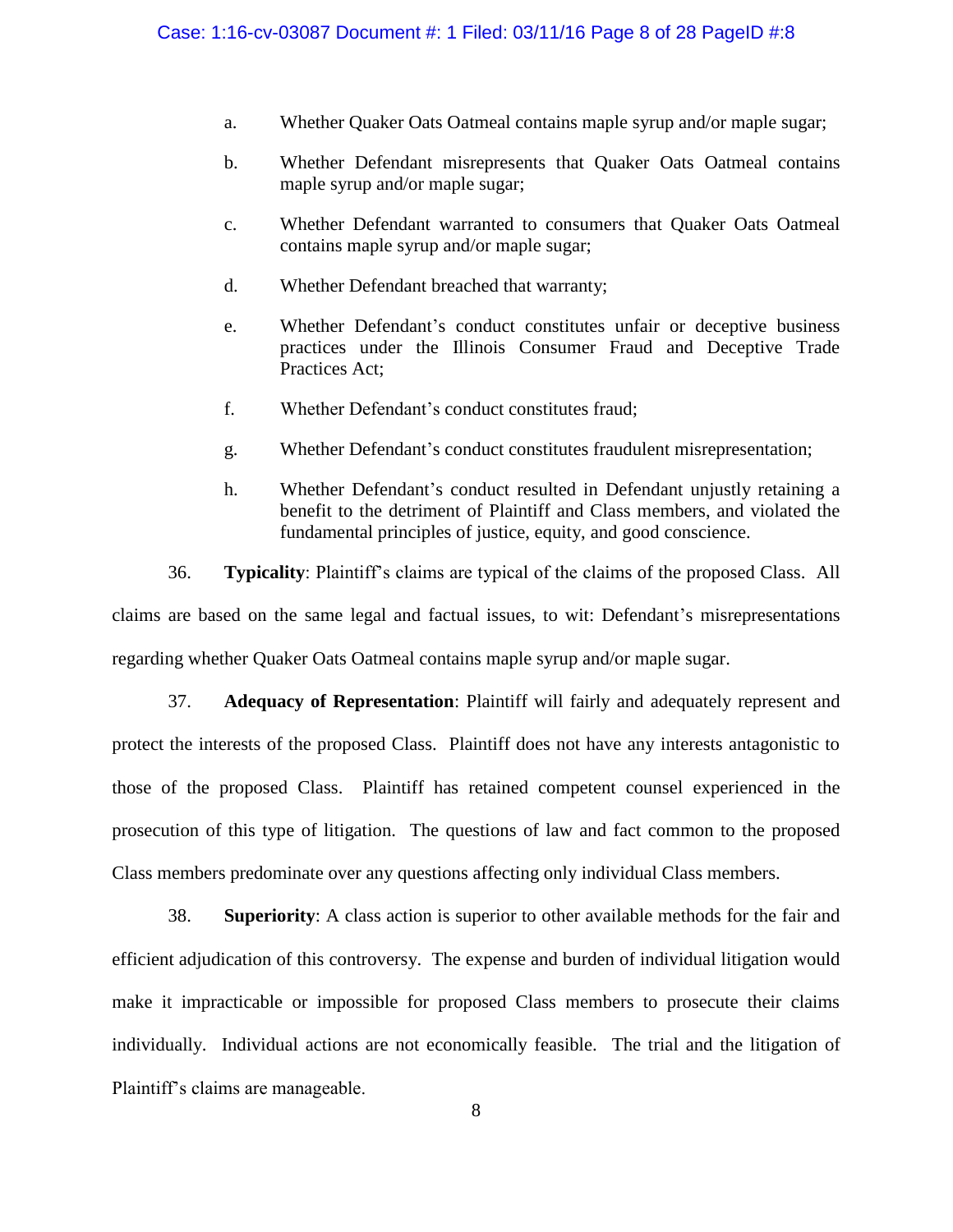### Case: 1:16-cv-03087 Document #: 1 Filed: 03/11/16 Page 9 of 28 PageID #:9

39. Unless a class is certified, Defendant will retain monies received as a result of its conduct that was wrongfully taken from Plaintiff and Class members. Unless an injunction is issued, Defendant will continue to commit the violations alleged, and the members of the proposed Class and the general public will continue to be misled.

40. Defendant has acted and refused to act on grounds generally applicable to the proposed Class, making appropriate final injunctive relief with respect to the proposed Class as a whole.

### **COUNT I**

# **(on Behalf of the Nationwide Class and Illinois Subclass) Violation of the Illinois Consumer Fraud and Deceptive Trade Practices Act (815 ILCS § 505/1,** *et seq.***)**

41. Plaintiff repeats and re-alleges the allegations of the paragraphs 1-40 with the same force and effect as though fully set forth herein.

42. The Illinois Consumer Fraud and Deceptive Business Practices Act ("ICFA"), 815 ILCS §§ 505/1, *et seq.*, provides protection to consumers by mandating fair competition in commercial markets for goods and services.

43. The ICFA prohibits any deceptive, unlawful, unfair, or fraudulent business acts or practices including using deception, fraud, false pretenses, false promises, false advertising, misrepresentation, or the concealment, suppression, or omission of any material fact, or the use or employment of any practice described in Section 2 of the "Uniform Deceptive Trade Practices Act". 815 ILCS § 505/2.

44. The ICFA applies to Defendant's acts as described herein because it applies to transactions involving the sale of goods or services to consumers.

45. Defendant is a "person," as defined by  $815$  ILCS  $\S$   $505/1(c)$ .

9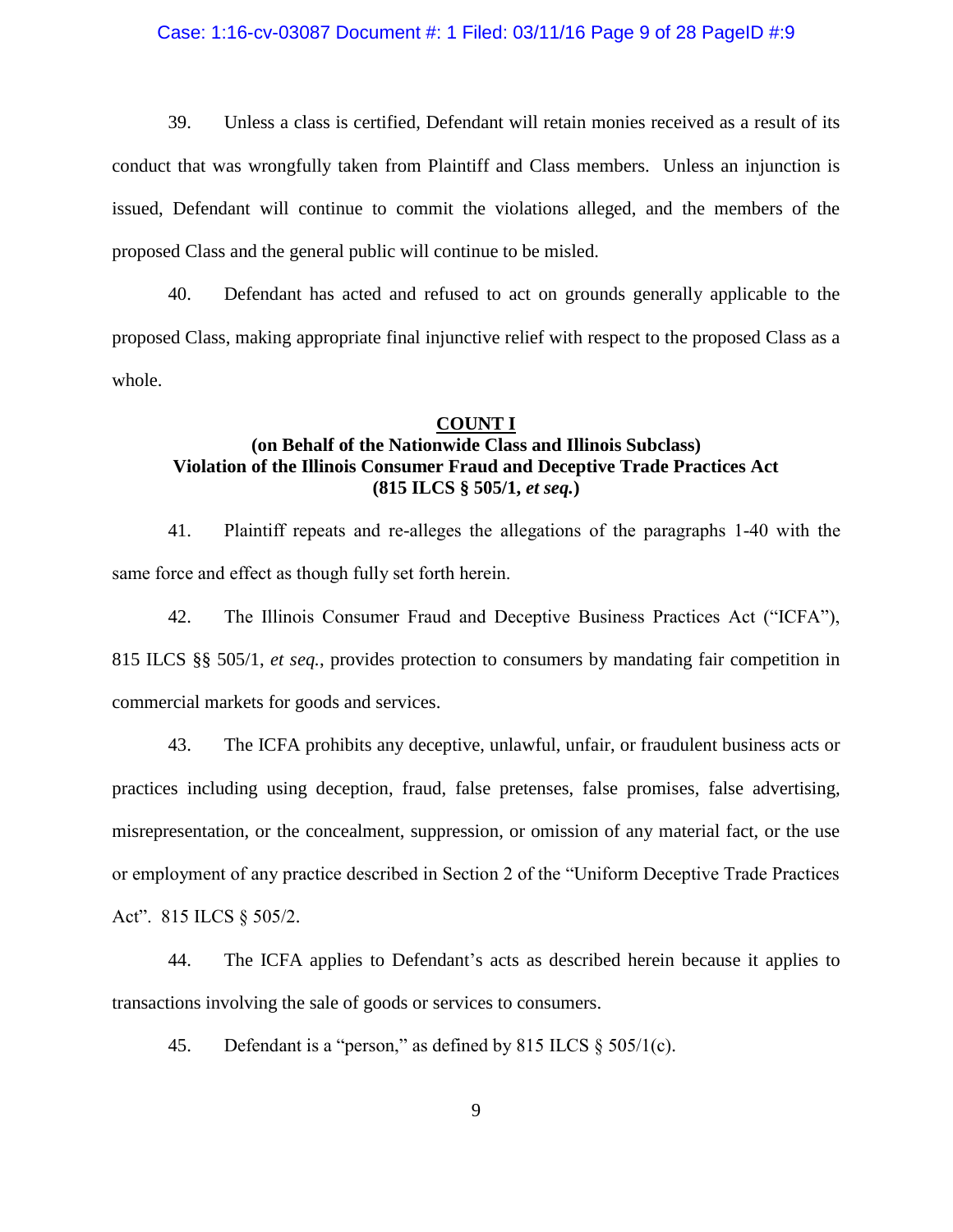#### Case: 1:16-cv-03087 Document #: 1 Filed: 03/11/16 Page 10 of 28 PageID #:10

46. Plaintiff and each member of the Class are "consumers," as defined by 815 ILCS § 505/1(e), because they purchased Quaker Oats for personal use.

47. Quaker Oats Oatmeal is "merchandise," as defined by 815 ILCS § 505/1(b).

48. Defendant made false and fraudulent statements, and misrepresented material facts, regarding its products sold to consumers, including the misrepresentation that Quaker Oats Maple & Brown Sugar products contain maple syrup and/or maple sugars.

49. Defendant omitted material facts regarding its products sold to consumers, including the fact that Quaker Oats Maple & Brown Sugar products do not contain maple syrup and/or maple sugars.

50. Defendant's misrepresentations and omissions regarding its Quaker Oats Maple & Brown Sugar products constitute deceptive and unfair acts or practices prohibited by the ICFA.

51. Defendant's misrepresentations and omissions possess the tendency or capacity to mislead and create the likelihood of deception.

52. Defendant's aforementioned misrepresentations and omissions, were used or employed in the conduct of trade or commerce, namely, the marketing, sale, and distribution of their Quaker Oats Oatmeal.

53. Defendant's aforementioned misrepresentations and omissions are unfair business practices because they offend public policy and cause substantial injury to consumers.

54. Defendant intended that Plaintiff and Class members rely on the false statements, misrepresentations, and omissions of material facts in purchasing Quaker Oats Oatmeal.

55. Plaintiff and Class members reasonably relied on Defendant's misrepresentations and omissions when they purchased Quaker Oats Oatmeal.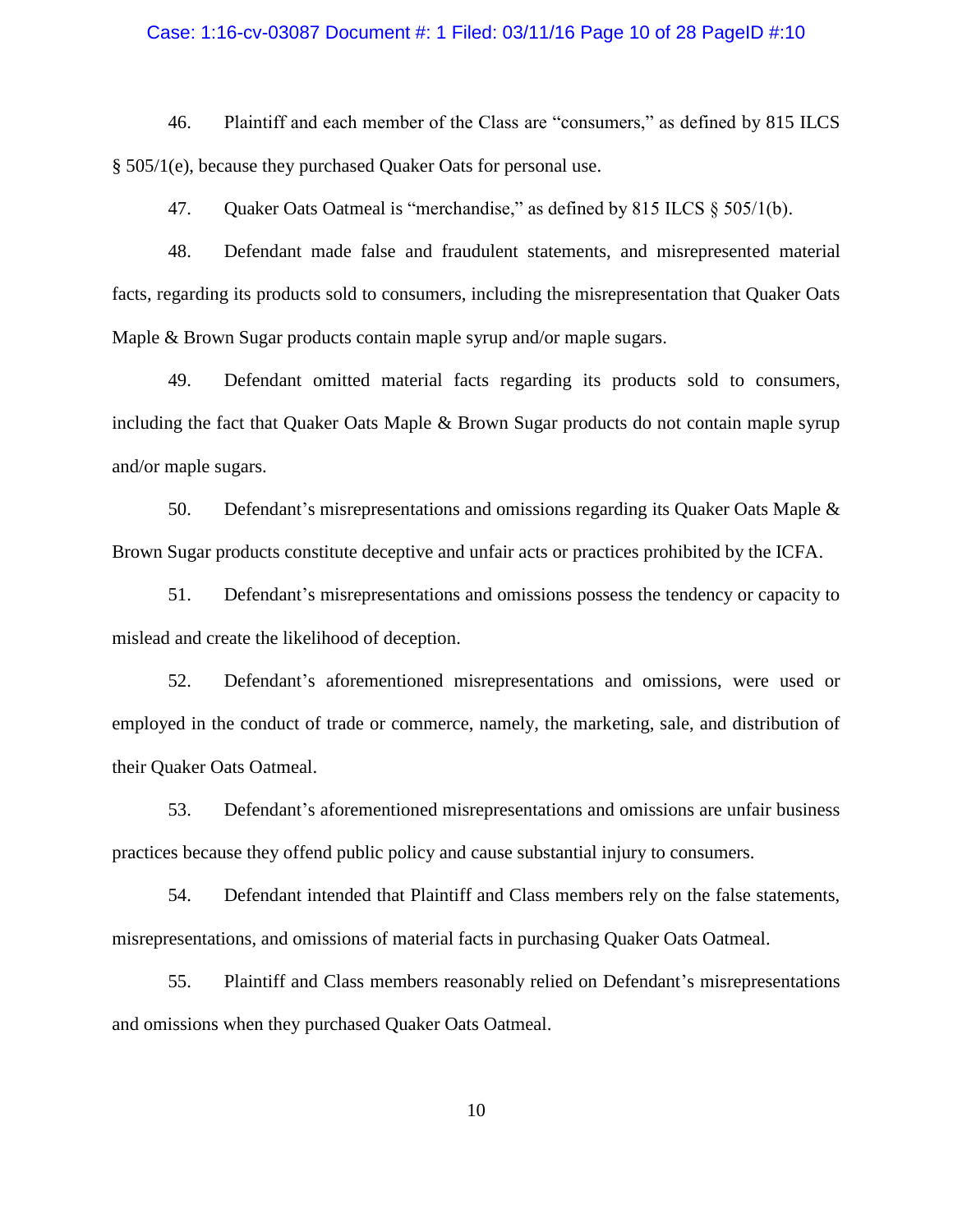#### Case: 1:16-cv-03087 Document #: 1 Filed: 03/11/16 Page 11 of 28 PageID #:11

56. Acting as reasonable consumers, had Plaintiff and Class members been aware of the true facts regarding Quaker Oats Oatmeal, they would have declined to purchase the Quaker Oats Oatmeal, or they would have paid less for it.

57. As such, Plaintiff and Class members suffered injuries in fact—*i.e.*, the loss of the money that they paid for Quaker Oats Oatmeal which, in fact, do not contain maple syrup and/or maple sugars as represented.

58. Plaintiff and Class members could not have reasonably avoided the injuries suffered by purchasing the Quaker Oats Oatmeal because it was reasonable for Plaintiff and Class members to rely on Defendant's misrepresentations and omissions.

59. The injury suffered by consumers as a result of Defendant's unfair and deceptive trade practices is substantial because consumers unknowingly paid for Quaker Oats Oatmeal that does not, in fact, contain maple syrup and/or maple sugars, as represented.

60. As a direct and proximate result of Defendant's unfair and deceptive acts or practices, Plaintiff and members of the Class suffered damages by purchasing Quaker Oats Oatmeal because they would not have purchased the Quaker Oats Oatmeal, or they would have paid substantially less for them, had they known the truth.

61. The injuries to Plaintiff and the members of the Class were caused by Defendant's conduct in disseminating false and misleading advertising that originated in the state of Illinois, including the advertising and marketing campaigns described above. All of the marketing, advertising, and promotional activities and literature were coordinated at, emanate from, and are developed at Defendant's Illinois headquarters. All critical decisions regarding Defendant's marketing and advertising were made in Illinois.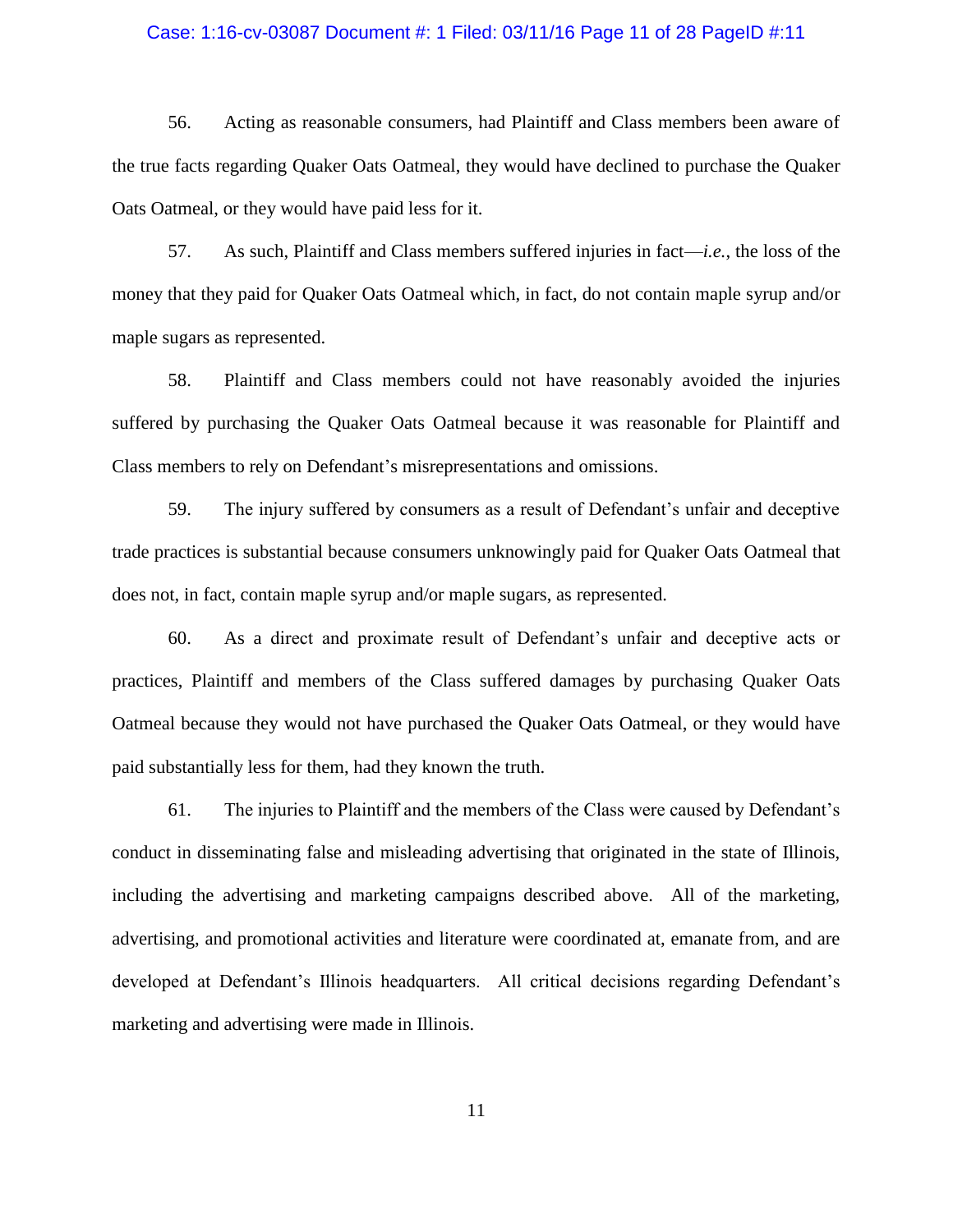Case: 1:16-cv-03087 Document #: 1 Filed: 03/11/16 Page 12 of 28 PageID #:12

62. When Plaintiff and the members of the Class purchased Quaker Oats Oatmeal,

those payments were processed and the money was sent to Defendant's headquarters in Illinois.

# **PRAYER FOR RELIEF**

WHEREFORE, Plaintiff MARIO ALIANO, individually, and on behalf of the Class and

the Illinois Subclass, prays for an Order as follows:

- A. Finding that this action satisfies the prerequisites for maintenance as a class action and certifying the Class and/or the Illinois Subclass defined herein;
- B. Designating Plaintiff as representative of the Class and the Illinois Subclass and his undersigned counsel as Class Counsel;
- C. Entering judgment in favor of Plaintiff, the Class, and/or the Illinois Subclass and against Defendant;
- D. Enjoining Defendant from making false representations and omissions concerning Quaker Oats Oatmeal that will be sold to customers;
- E. Awarding Plaintiff, the Class, and/or the Illinois Subclass damages equal to the amount of actual damages that they sustained;
- F. Awarding Plaintiff, the Class, and/or the Illinois Subclass attorneys' fees and costs, including interest thereon, as allowed or required by law; and
- G. Granting all such further and other relief as the Court deems just and appropriate.

# **COUNT II**

# **(on Behalf of the Nationwide Class) Violation of the Consumer Fraud and Deceptive Trade Practices Acts of the Various States and District of Columbia**

63. Plaintiff repeats and re-alleges the allegations in Paragraphs 1-40 with the same

force and effect as though fully set forth herein.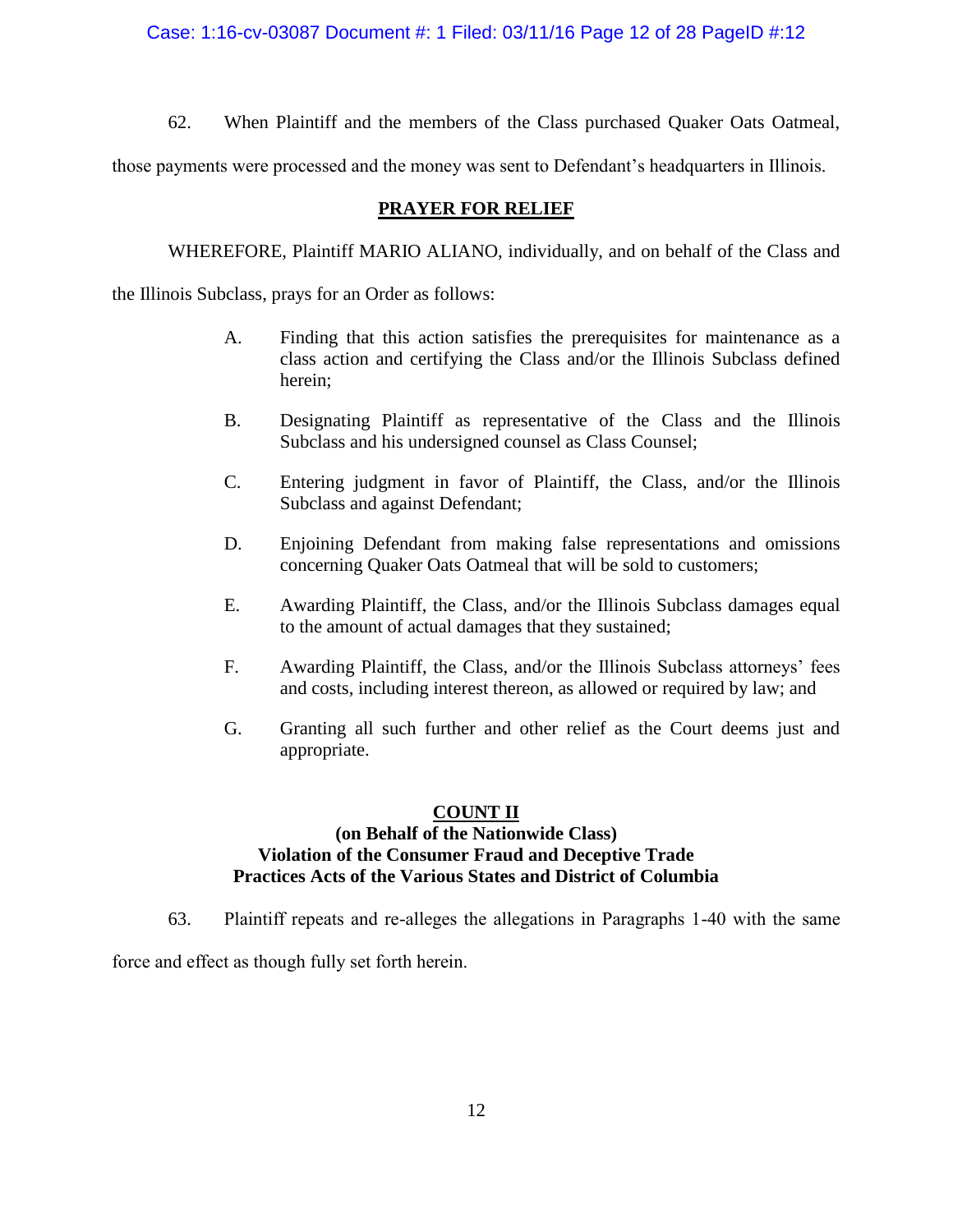#### Case: 1:16-cv-03087 Document #: 1 Filed: 03/11/16 Page 13 of 28 PageID #:13

64. Plaintiff brings this Count individually, and on behalf of all similarly situated residents of each of the 50 states and the District of Columbia for violations of the respective statutory consumer protection laws, as follows:

- a. the Alabama Deceptive Trade Practices Act, Ala.Code 1975, § 8–19–1, *et seq*.;
- b. the Alaska Unfair Trade Practices and Consumer Protection Act, AS § 45.50.471, *et seq*.;
- c. the Arizona Consumer Fraud Act, A.R.S §§ 44-1521, *et seq*.;
- d. the Arkansas Deceptive Trade Practices Act, Ark.Code §§ 4-88-101, *et seq*.;
- e. the California Unfair Competition Law, Bus. & Prof. Code §§17200, *et seq*. and 17500 *et seq*.;
- f. the California Consumers Legal Remedies Act, Civil Code §1750, *et seq*.;
- g. the Colorado Consumer Protection Act, C.R.S.A. §6-1-101, *et seq*.;
- h. the Connecticut Unfair Trade Practices Act, C.G.S.A. § 42-110, *et seq*.;
- i. the Delaware Consumer Fraud Act, 6 Del. C. § 2513, *et seq*.;
- j. the D.C. Consumer Protection Procedures Act, DC Code § 28-3901, *et seq*.;
- k. the Florida Deceptive and Unfair Trade Practices Act, FSA § 501.201, *et seq*.;
- l. the Georgia Fair Business Practices Act, OCGA § 10-1-390, *et seq*.;
- m. the Hawaii Unfair Competition Law, H.R.S. § 480-1, *et seq*.;
- n. the Idaho Consumer Protection Act, I.C. § 48-601, *et seq*.;
- o. the Indiana Deceptive Consumer Sales Act, IN ST § 24-5-0.5-2, *et seq*.;
- p. The Iowa Private Right of Action for Consumer Frauds Act, Iowa Code Ann. § 714H.1, *et seq*.;
- q. the Kansas Consumer Protection Act, K.S.A. § 50-623, *et seq*.;
- r. the Kentucky Consumer Protection Act, KRS 367.110, *et seq*.;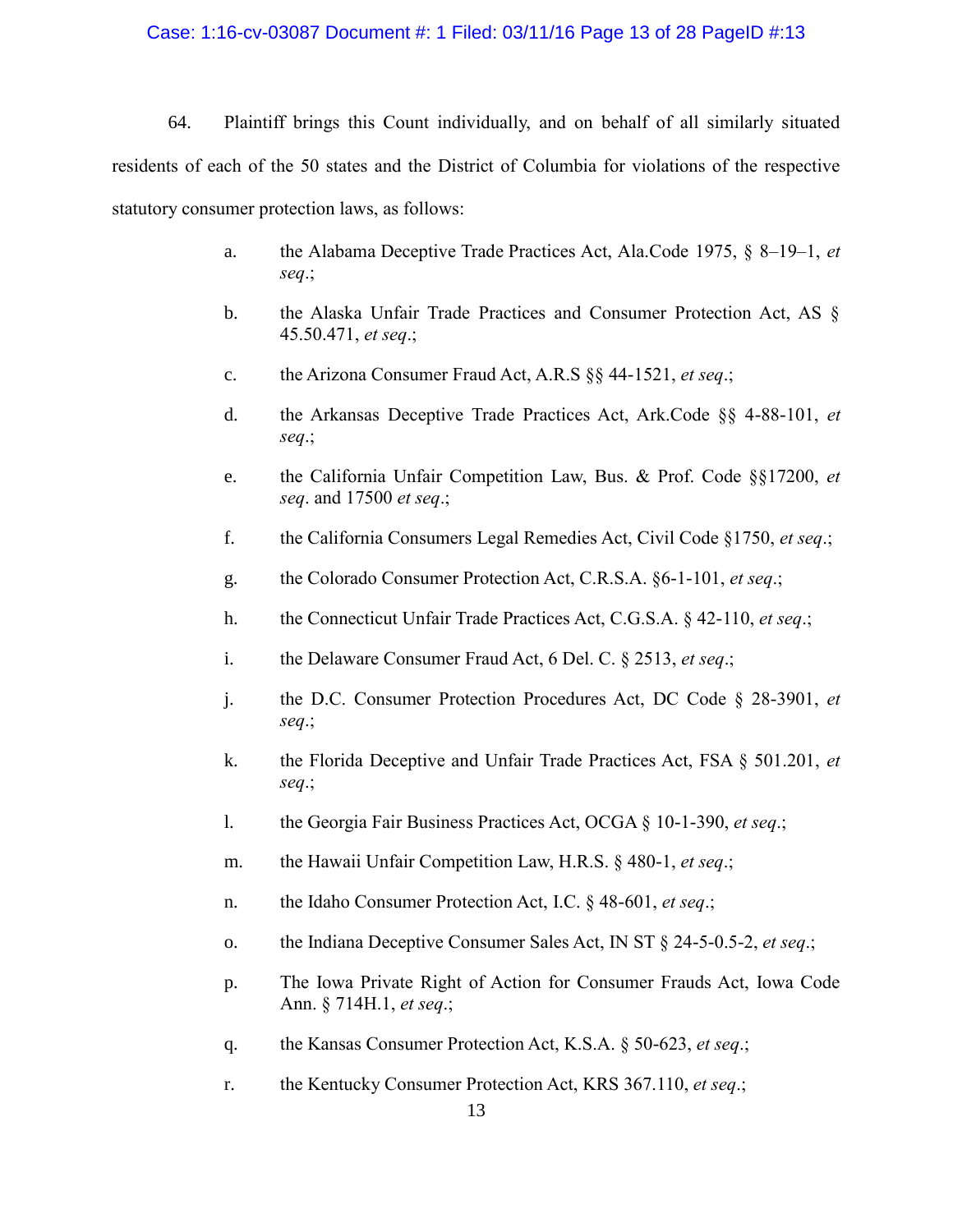- s. the Louisiana Unfair Trade Practices and Consumer Protection Law, LSA-R.S. 51:1401, *et seq*.;
- t. the Maine Unfair Trade Practices Act, 5 M.R.S.A. § 205-A, *et seq*.;
- u. the Maryland Consumer Protection Act, MD Code, Commercial Law, § 13-301, *et seq*.;
- v. the Massachusetts Regulation of Business Practices for Consumers Protection Act, M.G.L.A. 93A, *et seq*.;
- w. the Michigan Consumer Protection Act, M.C.L.A. 445.901, *et seq*.;
- x. the Minnesota Prevention of Consumer Fraud Act, Minn. Stat. § 325F.68, *et seq*.;
- y. the Mississippi Consumer Protection Act, Miss. Code Ann. § 75-24-1, *et seq*.;
- z. the Missouri Merchandising Practices Act, V.A.M.S. § 407, *et seq*.;
- aa. the Montana Unfair Trade Practices and Consumer Protection Act of 1973, Mont. Code Ann. § 30-14-101, *et seq*.;
- bb. the Nebraska Consumer Protection Act, Neb.Rev.St. §§ 59-1601, *et seq*.;
- cc. the Nevada Deceptive Trade Practices Act, N.R.S. 41.600, *et seq*.;
- dd. the New Hampshire Regulation of Business Practices for Consumer Protection, N.H.Rev.Stat. § 358-A:1, *et seq*.;
- ee. the New Jersey Consumer Fraud Act, N.J.S.A. 56:8, *et seq*.;
- ff. the New Mexico Unfair Practices Act, N.M.S.A. §§ 57-12-1, *et seq*.;
- gg. the New York Consumer Protection from Deceptive Acts and Practices, N.Y. GBL (McKinney) § 349, *et seq*.;
- hh. the North Carolina Unfair and Deceptive Trade Practices Act, N.C. Gen Stat. § 75-1.1, *et seq*.;
- ii. the North Dakota Consumer Fraud Act, N.D. Cent.Code Chapter 51-15, *et seq*.;
- jj. the Ohio Consumer Sales Practices Act, R.C. 1345.01, *et seq*.;
- kk. the Oklahoma Consumer Protection Act, 15 O.S.2001, §§ 751, *et seq*.;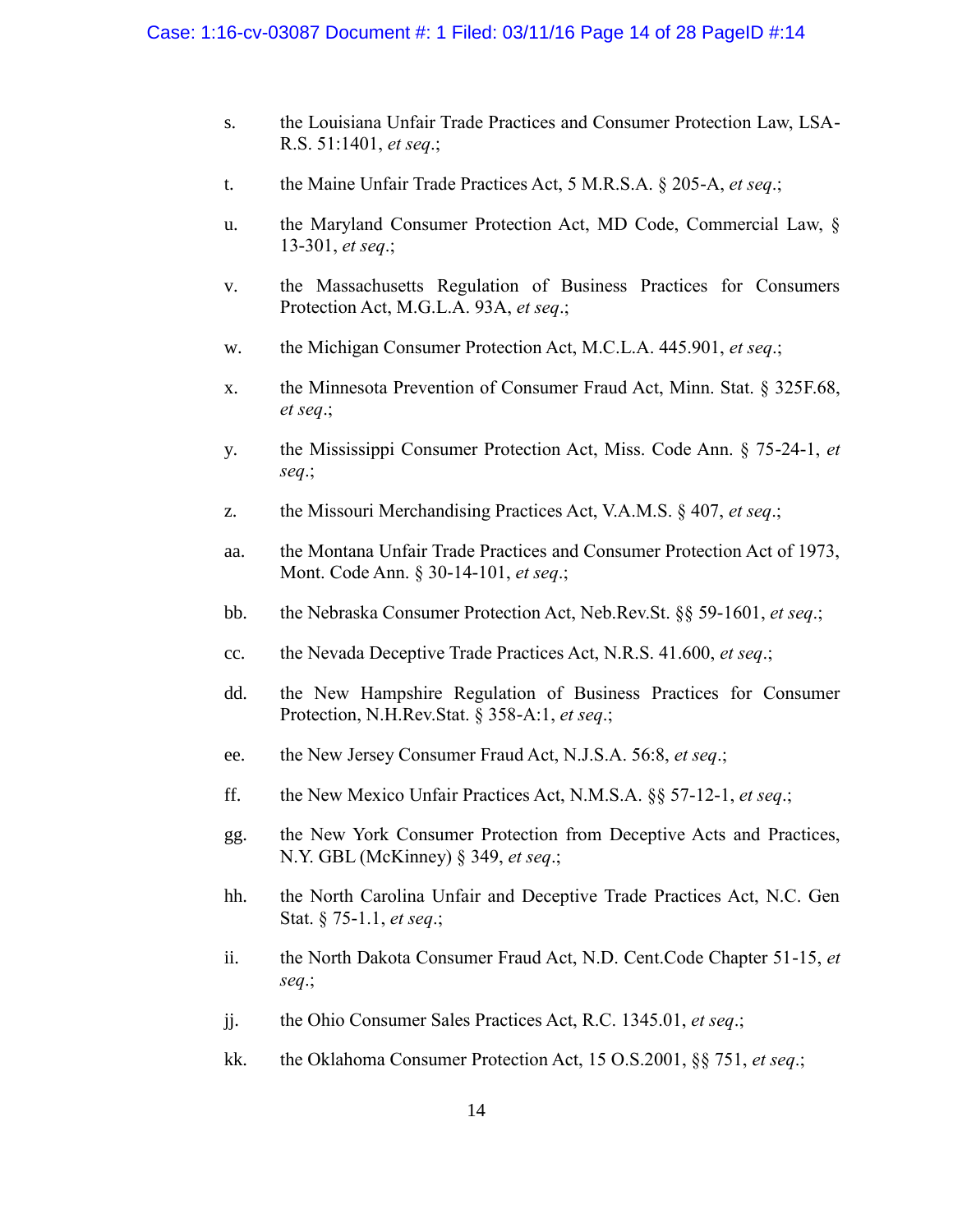#### Case: 1:16-cv-03087 Document #: 1 Filed: 03/11/16 Page 15 of 28 PageID #:15

- ll. the Oregon Unlawful Trade Practices Act, ORS 646.605, *et seq*.;
- mm. the Pennsylvania Unfair Trade Practices and Consumer Protection Law, 73 P.S. § 201-1, *et seq*.;
- nn. the Rhode Island Deceptive Trade Practices Act, G.L.1956 § 6-13.1- 5.2(B), *et seq*.;
- oo. the South Carolina Unfair Trade Practices Act, SC Code 1976, §§ 39-5-10, *et seq*.;
- pp. the South Dakota Deceptive Trade Practices and Consumer Protection Act, SDCL § 37-24-1, *et seq*.;
- qq. the Tennessee Consumer Protection Act, T.C.A. § 47-18-101, *et seq*.;
- rr. the Texas Deceptive Trade Practices-Consumer Protection Act, V.T.C.A., Bus. & C. § 17.41, *et seq*.;
- ss. the Utah Consumer Sales Practices Act, UT ST § 13-11-1, *et seq*.;
- tt. the Vermont Consumer Fraud Act, 9 V.S.A. § 2451, *et seq*.;
- uu. the Virginia Consumer Protection Act of 1977, VA ST § 59.1-196, *et seq*.;
- vv. the Washington Consumer Protection Act, RCWA 19.86.010, *et seq*.;
- ww. the West Virginia Consumer Credit And Protection Act, W.Va.Code § 46A-1-101, *et seq*.;
- xx. the Wisconsin Deceptive Trade Practices Act, WIS.STAT. § 100.18, *et seq*.; and
- yy. the Wyoming Consumer Protection Act, WY ST § 40-12-101, *et seq*.
- 65. Quaker Oats Oatmeal products are consumer goods.

66. Defendant engaged, and still engages, in unfair or deceptive acts or practices when Defendant misrepresented and continues to misrepresent material facts regarding its Quaker Oats Oatmeal sold to consumers, including the misrepresentation that Quaker Oats Oatmeal contains maple syrup and/or maple sugars.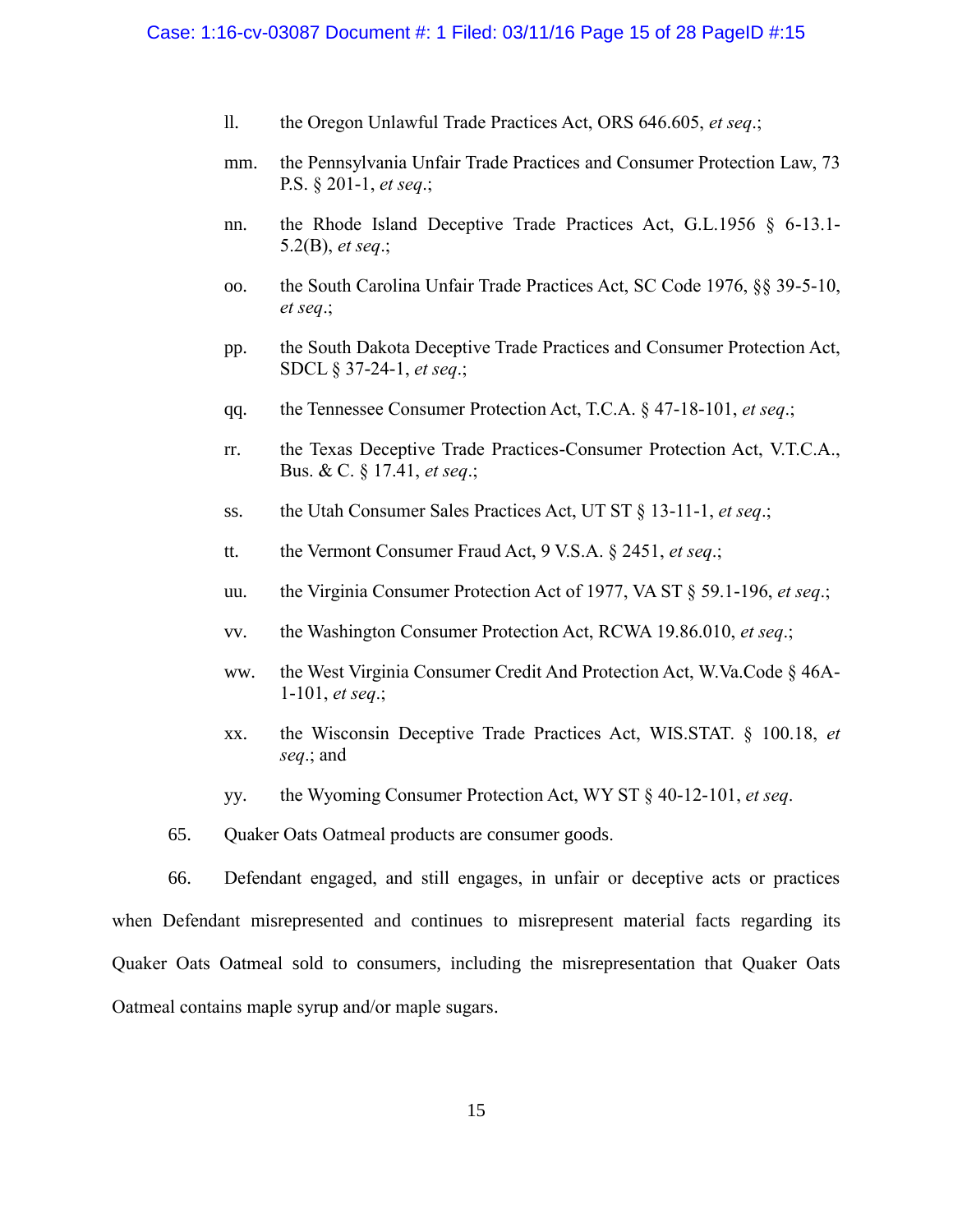### Case: 1:16-cv-03087 Document #: 1 Filed: 03/11/16 Page 16 of 28 PageID #:16

67. Defendant omitted material facts regarding its Quaker Oats Oatmeal sold to consumers, including the fact that Quaker Oats Oatmeal does not contain maple syrup and/or maple sugars.

68. Defendant's misrepresentations and omissions possess the tendency or capacity to mislead and create the likelihood of deception.

69. Defendant's aforementioned misrepresentations and omissions were used or employed in the conduct of trade or commerce, namely, the marketing, sale, and distribution of the Quaker Oats Oatmeal to Plaintiff and Class members.

70. Defendant's aforementioned misrepresentations and omissions are unfair business practices because they offend public policy and cause substantial injury to consumers.

71. Defendant intended, and still intends, that Plaintiff and Class members rely on the false statements, misrepresentations, and omissions of material facts in purchasing Quaker Oats Oatmeal.

72. Plaintiff and Class members reasonably relied on Defendant's misrepresentations and omissions when they purchased Quaker Oats Oatmeal.

73. Acting as reasonable consumers, had Plaintiff and Class members been aware of the true facts regarding Quaker Oats Oatmeal, they would have declined to purchase the Quaker Oats Oatmeal, or they would have paid less for it.

74. As such, Plaintiff and Class members suffered injuries in fact—*i.e.*, the loss of the money that they paid for Quaker Oats Oatmeal, which were significantly mislabeled as containing maple syrup and/or maple sugars.

75. Plaintiff and Class members could not have reasonably avoided the injuries suffered by purchasing the Quaker Oats Oatmeal that were significantly mislabeled because it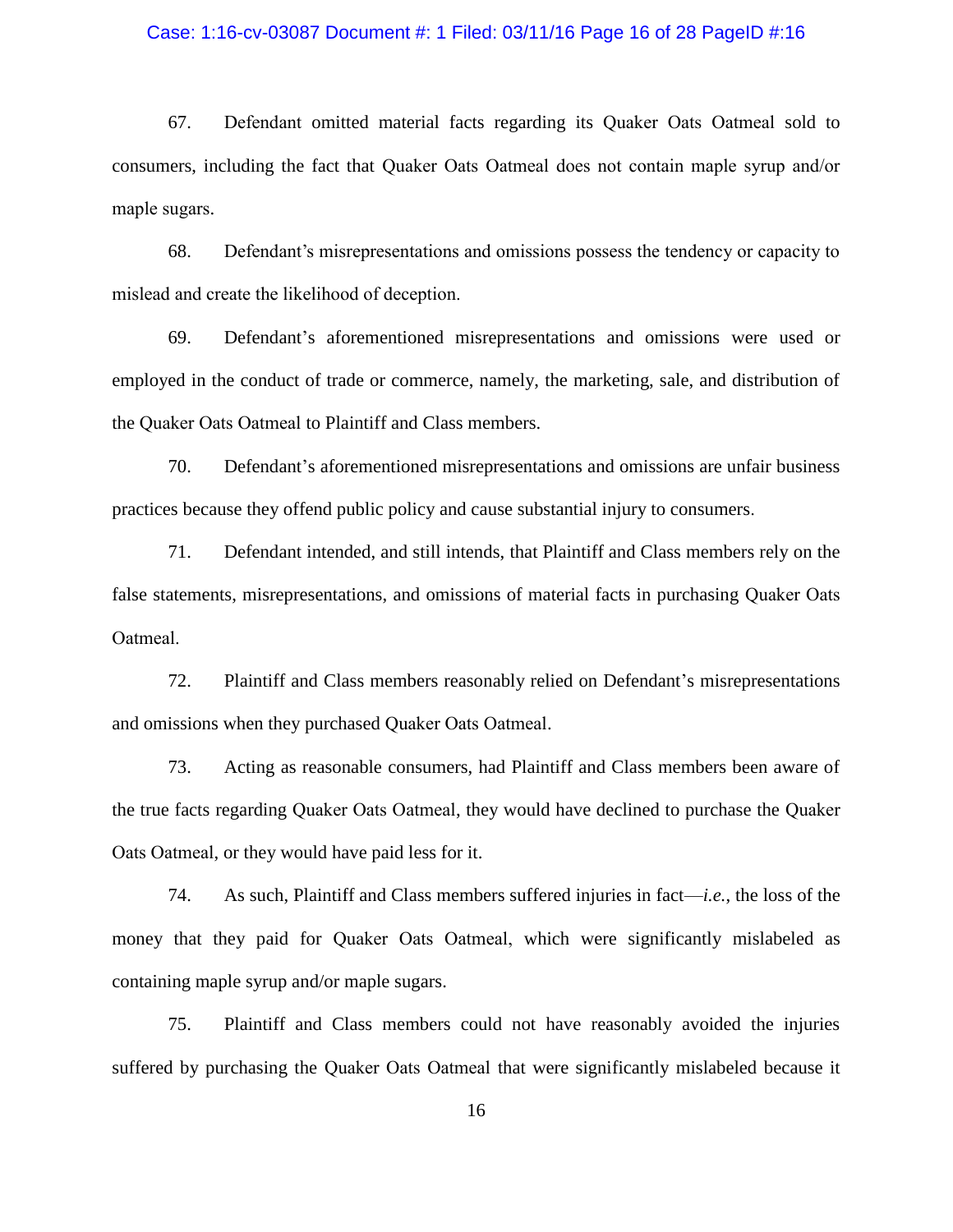#### Case: 1:16-cv-03087 Document #: 1 Filed: 03/11/16 Page 17 of 28 PageID #:17

was reasonable for Plaintiff and Class members to rely on Defendant's misrepresentations and omissions.

76. The injury suffered by consumers as a result of Defendant's unfair and deceptive trade practices is substantial because consumers unknowingly paid for Quaker Oats Oatmeal that does not contain maple syrup and/or maple sugars as represented.

77. As a direct and proximate result of Defendant's unfair and deceptive acts or practices, Plaintiff and members of the Class suffered damages by purchasing Quaker Oats Maple & Brown Sugar Instant Oatmeal products because they would not have purchased the Quaker Oats Maple & Brown Sugar Instant Oatmeal products, or they would have paid substantially less for them, had they known the truth.

# **PRAYER FOR RELIEF**

WHEREFORE, Plaintiff MARIO ALIANO, individually, and on behalf of the Class,

prays for an Order as follows:

- A. Finding that this action satisfies the prerequisites for maintenance as a class action and certifying the Class defined herein;
- B. Designating Plaintiff as representative of the Class and his undersigned counsel as Class Counsel;
- C. Entering judgment in favor of Plaintiff and the Class and against Defendant;
- D. Enjoining Defendant from making false representations and omissions concerning Quaker Oats Oatmeal that will be sold to customers;
- E. Awarding Plaintiff and the Class damages equal to the amount of actual damages that they sustained;
- F. Awarding Plaintiff and the Class attorneys' fees and costs, including interest thereon, as allowed or required by law; and
- G. Granting all such further and other relief as the Court deems just and appropriate.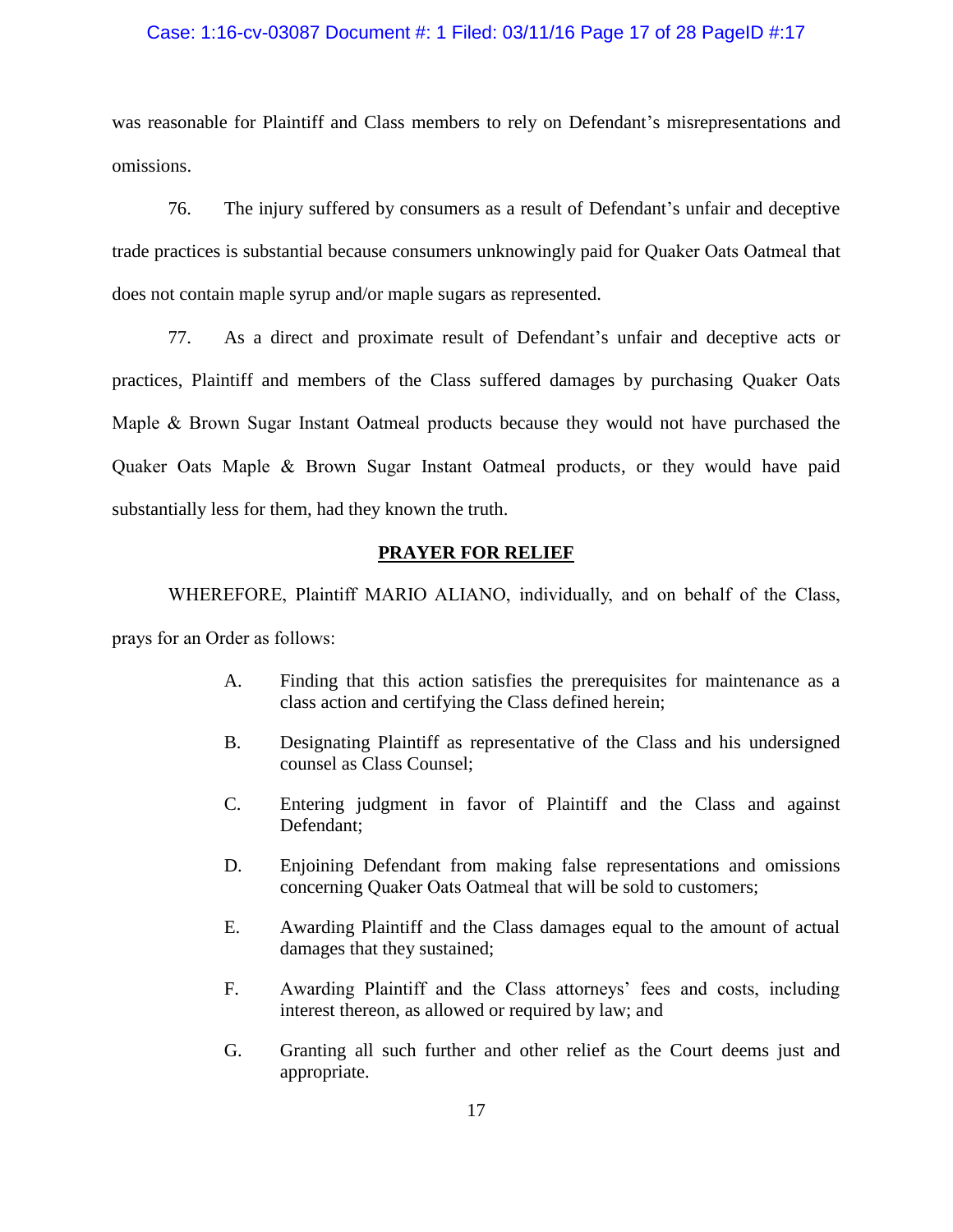# **COUNT III (on Behalf of the Nationwide Class and the Illinois Subclass) Fraud**

78. Plaintiff repeats and re-alleges the allegations in Paragraphs 1-40 with the same force and effect as though fully set forth herein.

79. The elements of a cause of action for fraud are: "(1) a false statement of material fact; (2) defendant's knowledge that the statement was false; (3) defendant's intent that the statement induce the plaintiff to act; (4) plaintiff's reliance upon the truth of the statement; and (5) plaintiff's damages resulting from reliance on the statement." *See, e.g., Connick v. Suzuki Motor Co.*, 174 Ill.2d 482, 496 (1996) (citing *Bd. of Educ. of City of Chicago v. A, C & S, Inc.*, 131 Ill.2d 428, 452 (1989)).

80. Defendant made false statements of material fact through its advertising for its Quaker Oats Oatmeal. Defendant misrepresented, and continues to misrepresent, that Quaker Oats Oatmeal contain maple syrup and/or maple sugars.

81. The fact that Quaker Oats Oatmeal does not contain maple syrup and/or maple sugars is a material fact that Defendant has falsely represented and/or actively concealed.

82. Defendant knew that Quaker Oats Oatmeal does not contain maple syrup and/or maple sugars at the time that it made the representations. Defendant's misrepresentations were made with scienter.

83. Defendant affirmatively misrepresented and actively concealed material facts regarding its Quaker Oats Oatmeal with the intent that Plaintiff and the members of the Class rely on the misrepresentations and purchase Quaker Oats Oatmeal.

84. Acting as reasonable consumers, Plaintiff and the Class were unaware of these misrepresented material facts, and if they had been aware of the truth, Plaintiff and Class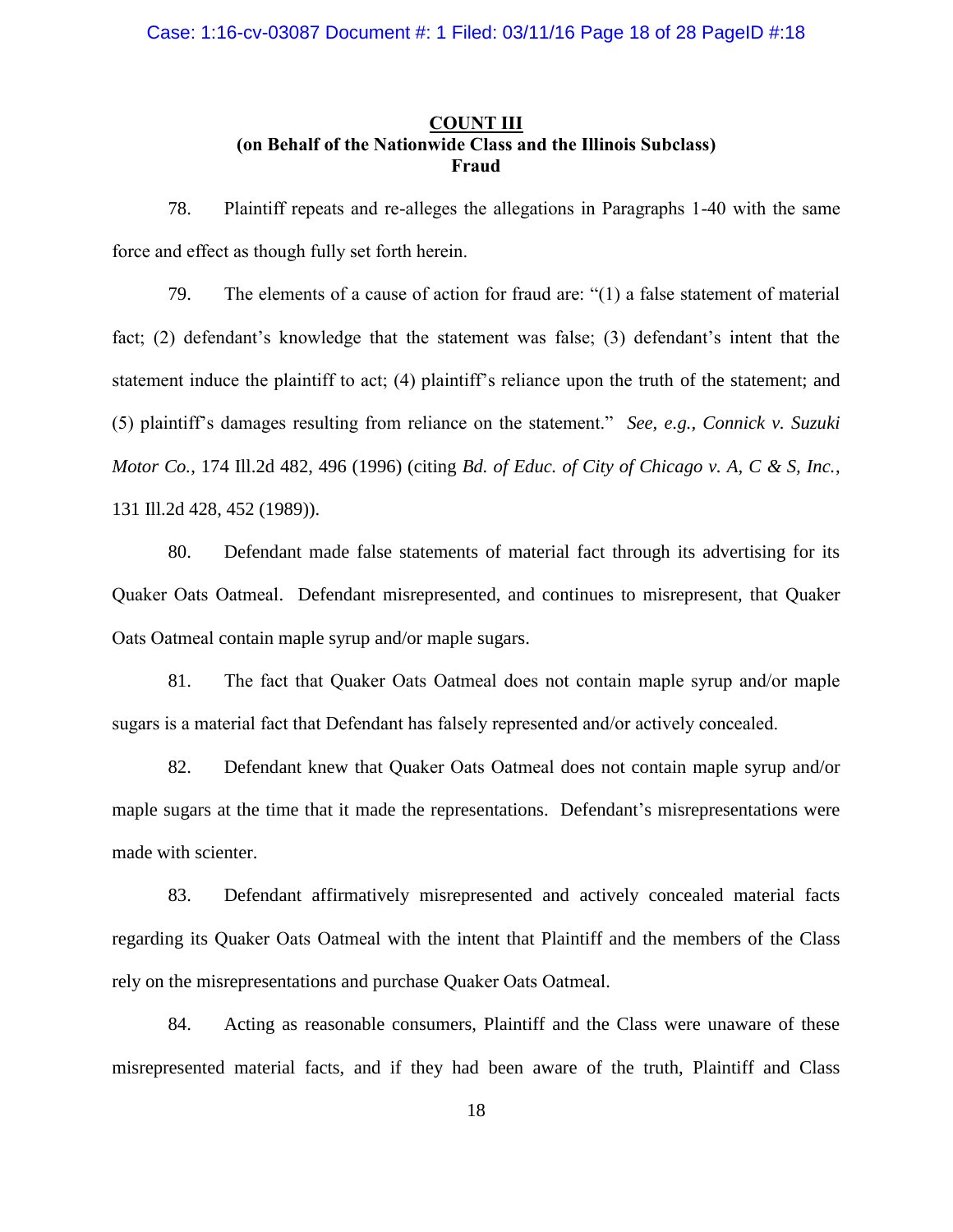#### Case: 1:16-cv-03087 Document #: 1 Filed: 03/11/16 Page 19 of 28 PageID #:19

members would not have purchased the Quaker Oats Oatmeal, or they had would have paid less for it.

85. It was reasonable for Plaintiff and the Class to rely on Defendant's misrepresentations and omissions and believe that Quaker Oats Oatmeal contain maple syrup and/or maple sugars.

86. As such, Plaintiff and Class members suffered injuries in fact—*i.e.*, the loss of the money that they paid for Quaker Oats Oatmeal which were advertised as containing maple syrup and/or maple sugars in violation of the Code of Federal Regulations.

87. As a direct and proximate result of Defendant's fraud, Plaintiff and members of the Class suffered damages by purchasing Quaker Oats Oatmeal because they would not have purchased Quaker Oats Oatmeal, or they would have paid substantially less for it, had they known the truth.

### **PRAYER FOR RELIEF**

WHEREFORE, Plaintiff MARIO ALIANO, individually, and on behalf of the Class and the Illinois Subclass, prays for an Order as follows:

- A. Finding that this action satisfies the prerequisites for maintenance as a class action and certifying the Class and/or Illinois Subclass defined herein;
- B. Designating Plaintiff as representative of the Class and/or the Illinois Subclass and his undersigned counsel as Class Counsel;
- C. Entering judgment in favor of Plaintiff, the Class, and/or the Illinois Subclass and against Defendant;
- D. Enjoining Defendant from making false representations and omissions concerning Quaker Oats Oatmeal that will be sold to customers;
- E. Awarding Plaintiff, the Class, and/or the Illinois Subclass damages equal to the amount of actual damages that they sustained;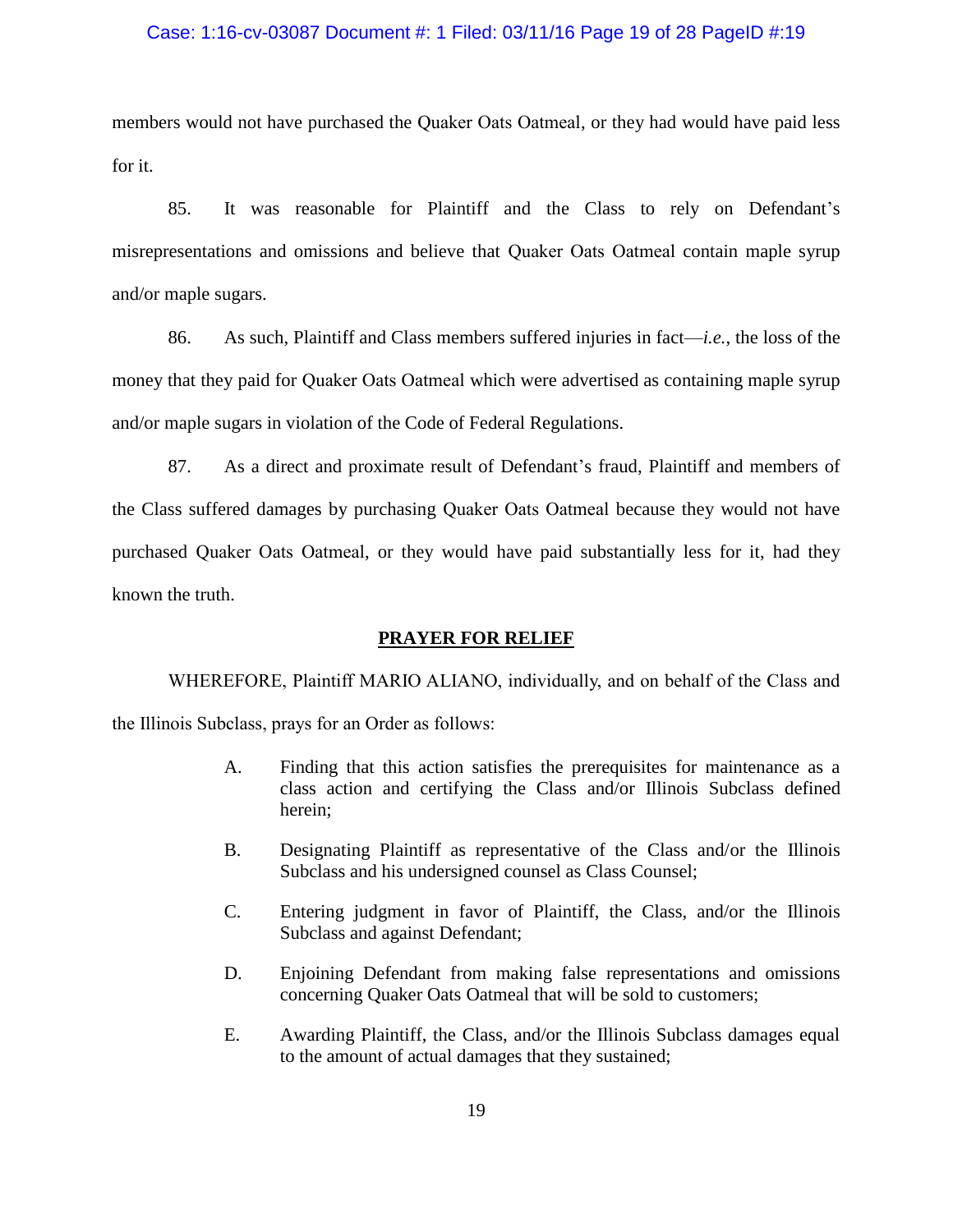- F. Awarding Plaintiff, the Class, and/or the Illinois Subclass attorneys' fees and costs, including interest thereon, as allowed or required by law; and
- G. Granting all such further and other relief as the Court deems just and appropriate.

# **COUNT IV (on Behalf of the Nationwide Class and the Illinois Subclass) Fraudulent Misrepresentation**

88. Plaintiff repeats and re-alleges the allegations in Paragraphs 1-40 with the same force and effect as though fully set forth herein.

89. To succeed on a claim of fraudulent misrepresentation, a plaintiff "must establish the following elements: (1) a false statement of material fact; (2) known or believed to be false by the person making it; (3) an intent to induce the plaintiff to act; (4) action by the plaintiff in justifiable reliance on the truth of the statement; and (5) damage to the plaintiff resulting from such reliance." *See, e.g., Doe v. Dilling*, 228 Ill.2d 324, 342-43 (2008) (internal citations omitted).

90. Defendant made false statements of material fact through its advertising for the Quaker Oats Oatmeal. Defendant misrepresented, and continues to misrepresent that Quaker Oats Oatmeal contains maple syrup and/or maple sugars when, in fact, it does not.

91. The fact that Quaker Oats Oatmeal does not contain maple syrup and/or maple sugars is a material fact regarding Quaker Oats Oatmeal that Defendant has falsely represented and/or actively concealed.

92. Defendant knew that its Quaker Oats Oatmeal did not contain maple syrup and/or maple sugars at the time that it made the representations. Defendant's misrepresentations were made with scienter.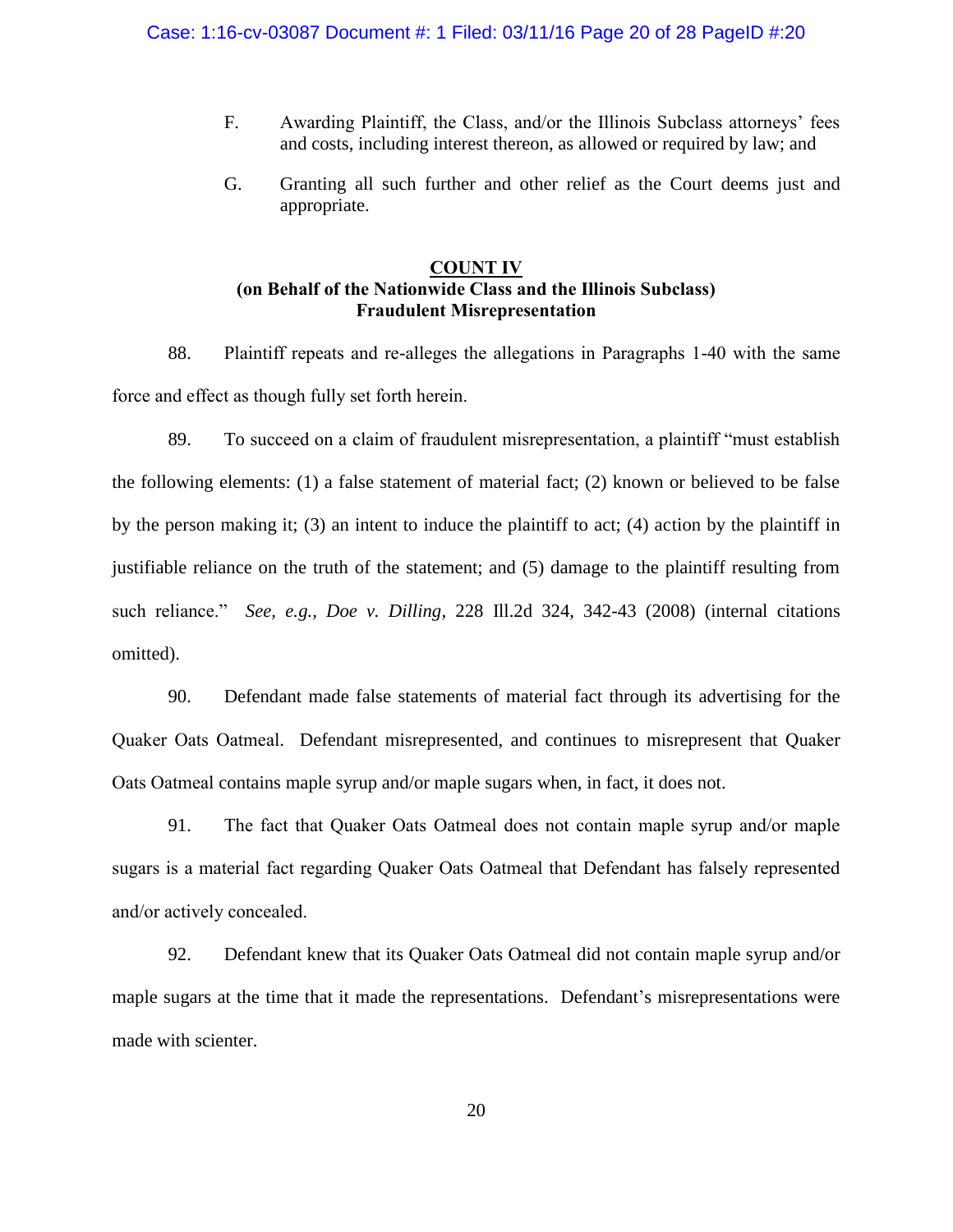#### Case: 1:16-cv-03087 Document #: 1 Filed: 03/11/16 Page 21 of 28 PageID #:21

93. Defendant affirmatively misrepresented and/or actively concealed material facts regarding the Quaker Oats Oatmeal with the intent that Plaintiff and the members of the Class rely on the misrepresentations and purchase Quaker Oats Oatmeal.

94. Acting as reasonable consumers, Plaintiff and the Class were unaware of these misrepresented material facts, and if they had been aware of the truth, Plaintiff and Class members would not have purchased the Quaker Oats Oatmeal, or they had would have paid less for it.

95. It was reasonable for Plaintiff and the Class to believe that Quaker Oats Oatmeal contained maple syrup and/or maple sugars at the time when they purchased the products.

96. As such, Plaintiff and Class members suffered injuries in fact—*i.e.*, the loss of the money that they paid for Quaker Oats Oatmeal which did not contain maple syrup and/or maple sugars as advertised.

97. As a direct and proximate result of Defendant's fraudulent representation, Plaintiff and members of the Class suffered damages by purchasing the Quaker Oats Oatmeal because they would not have purchased Quaker Oats Oatmeal, or they would have paid substantially less for it, had they known the truth.

### **PRAYER FOR RELIEF**

WHEREFORE, Plaintiff MARIO ALIANO, individually, and on behalf of the Class and the Illinois Subclass, prays for an Order as follows:

- A. Finding that this action satisfies the prerequisites for maintenance as a class action and certifying the Class and/or the Illinois Subclass defined herein;
- B. Designating Plaintiff as representative of the Class and/or the Illinois Subclass and his undersigned counsel as Class Counsel;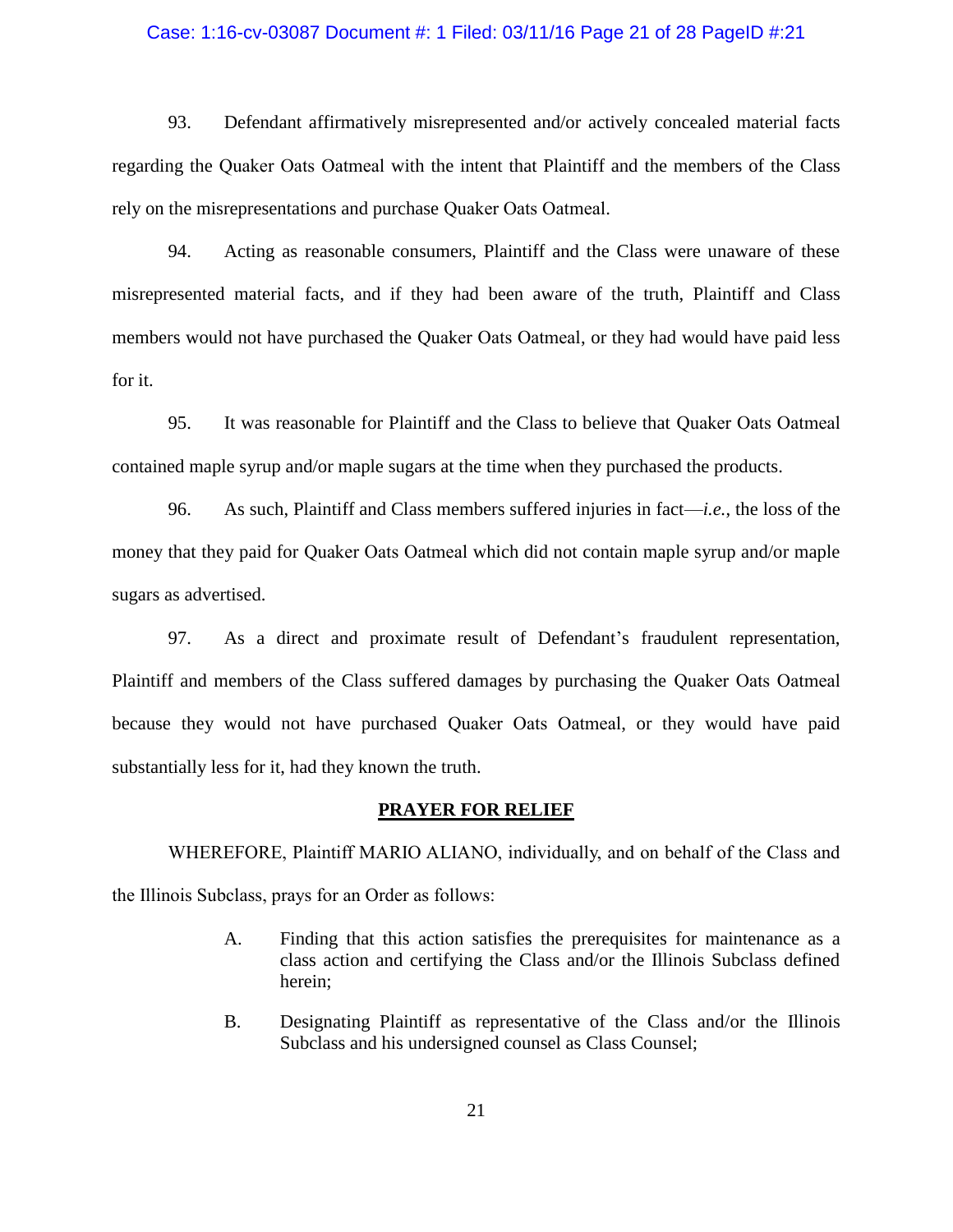- C. Entering judgment in favor of Plaintiff, the Class, and/or the Illinois Subclass and against Defendant;
- D. Enjoining Defendant from making false representations and omissions concerning Quaker Oats Oatmeal that will be sold to customers;
- E. Awarding Plaintiff, the Class, and/or the Illinois Subclass damages equal to the amount of actual damages that they sustained;
- F. Awarding Plaintiff, the Class, and/or the Illinois Subclass attorneys' fees and costs, including interest thereon, as allowed or required by law; and
- G. Granting all such further and other relief as the Court deems just and appropriate.

# **COUNT V (on Behalf of the Nationwide Class and the Illinois Subclass) Breach of Express Warranty**

98. Plaintiff repeats and re-alleges the allegations in Paragraphs 1-40 with the same force and effect as though fully set forth herein.

99. At all relevant times there was in full force and effect the Illinois Commercial

Code provision regulating express warranties, codified as 810 ILCS 5/2-313.

100. To succeed on a claim for breach of an express warranty, a plaintiff must show: (1) "the terms of the warranty," (2) "the failure of some warranted part," (3) "a demand upon the defendant to perform under the terms of the warranty," (4) "a failure of the defendant to do so," (5) "a compliance with the terms of the warranty by the plaintiff," and (6) "damages measured by the terms of the warranty." *See, e.g., Hasek v. DaimlerChrysler Corp.*, 319 Ill.App.3d 780, 793 (1st Dist. 2001).

101. However, a plaintiff is not required to provide the seller with notice of a defect if the seller has actual knowledge of the product's particular defect. *See, e.g., Connick v. Suzuki Motor Co., Ltd.*, 174 Ill.2d 482, 492 (1996).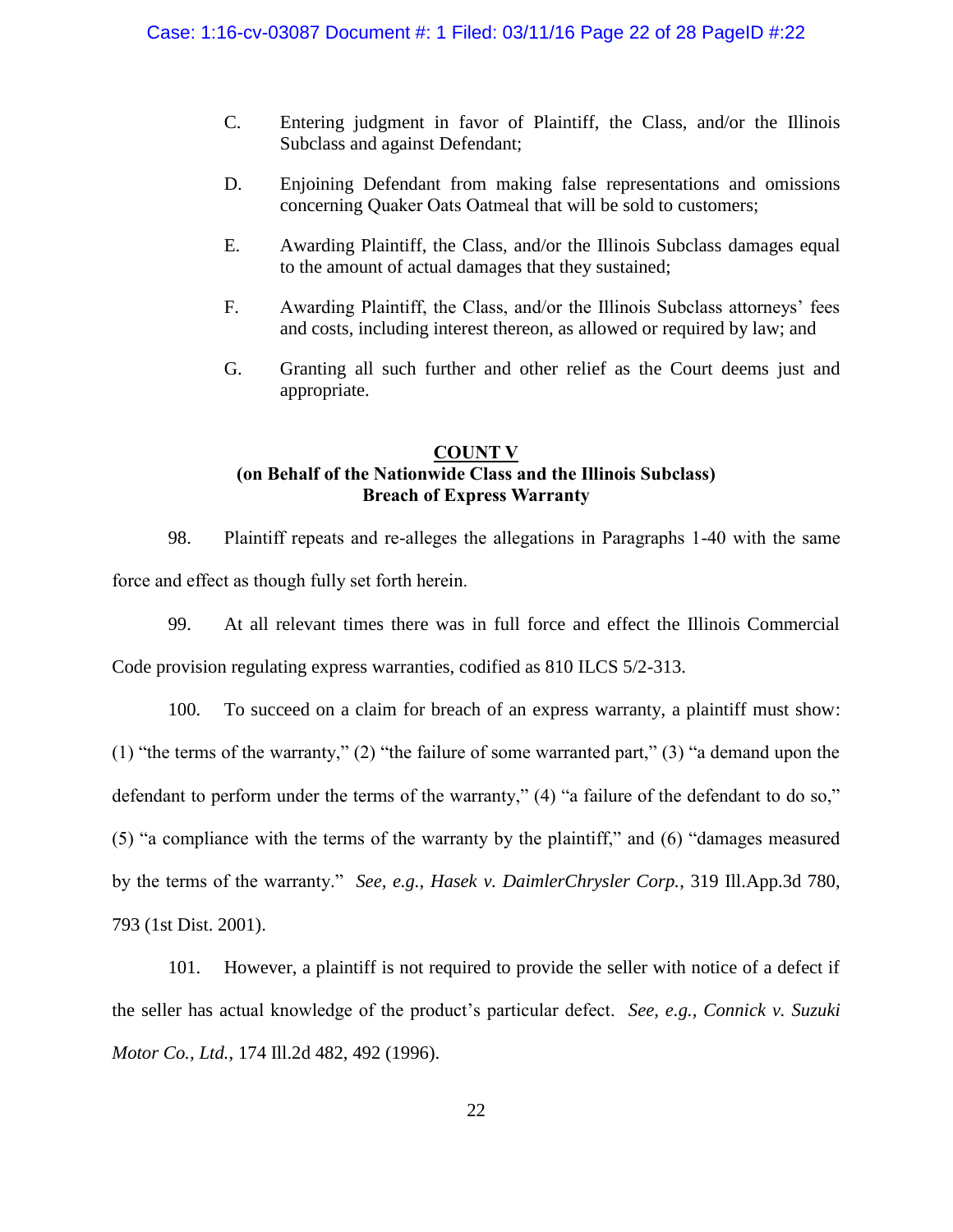### Case: 1:16-cv-03087 Document #: 1 Filed: 03/11/16 Page 23 of 28 PageID #:23

102. "It is not necessary to the creation of an express warranty that the seller use formal words such as 'warrant' or 'guarantee' or that he have a specific intention to make a warranty[.]" 810 ILCS 5/2-313(2).

103. By packaging, labeling, and selling Quaker Oats Oatmeal, Defendant, as the manufacturer, marketer, distributor, and seller of Quaker Oats Oatmeal, expressly warranted that Quaker Oats Oatmeal contained maple syrup and/or maple sugars.

104. Defendant's representations, affirmations of fact, and promises related to Quaker Oats Oatmeal constitute an express warranty because the representations, affirmations, and promises became a part of the basis of the bargain with Plaintiff and members of the Class that Quaker Oats Oatmeal contains maple syrup and/or maple sugars.

105. Defendant breached its express warranty because Quaker Oats Oatmeal does not contain maple syrup and/or maple sugar as warranted.

106. Plaintiff and members of the Class complied with the terms of the warranty because they paid money in exchange for the Quaker Oats Oatmeal. Neither Plaintiff nor members of the Class misused the Quaker Oats Oatmeal or contributed to its deficiency.

107. Plaintiff and members of the Class were not required to provide Defendant with notice that Quaker Oats Oatmeal is defective because Defendant had actual knowledge that Quaker Oats Oatmeal did not contain maple syrup and/or maple sugar as warranted.

108. Defendant had actual knowledge that Quaker Oats Oatmeal does not contain maple syrup and/or maple sugars as warranted because Defendant was responsible for manufacturing, packaging, and marketing Quaker Oats Oatmeal.

109. Plaintiff and members of the Class relied on Defendant's warranty that Quaker Oats Oatmeal contained a maple syrup and/or maple sugars when they purchased Quaker Oats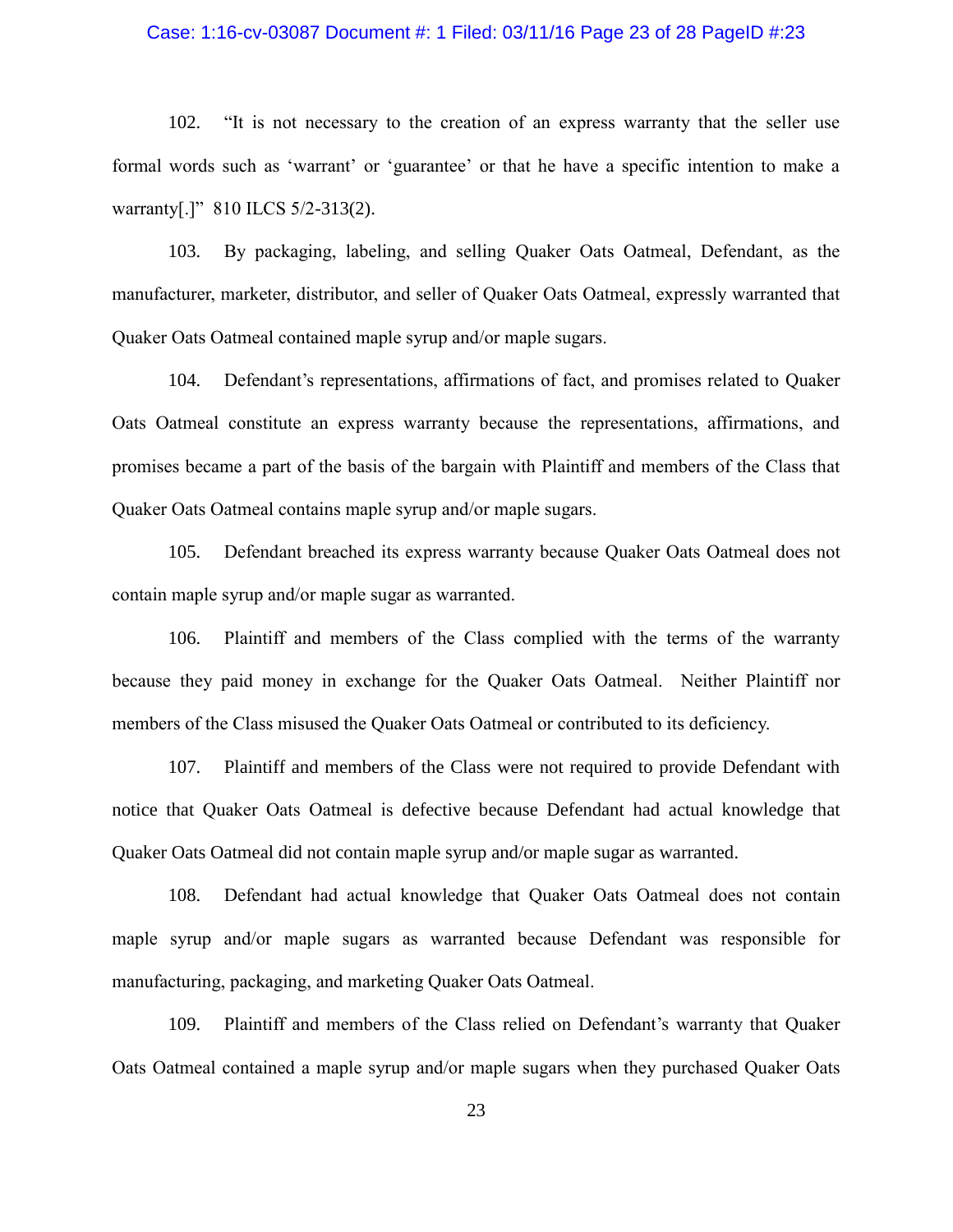### Case: 1:16-cv-03087 Document #: 1 Filed: 03/11/16 Page 24 of 28 PageID #:24

Oatmeal. Because Defendant packaged and labeled the Quaker Oats Maple & Brown Sugar Instant Oatmeal, and similar Quaker Oats Oatmeal products, as "Maple & Brown Sugar," it was reasonable for Plaintiff and members of the Class to believe that Quaker Oats Oatmeal contained maple syrup and/or maple sugars and to rely on that belief when they purchased the products.

110. Acting as reasonable consumers, Plaintiff and the Class were unaware of these misrepresented warranties, and if they had been aware of the truth, Plaintiff and Class members would not have purchased the Quaker Oats Oatmeal, or they had would have paid less for it.

111. Plaintiff and the members of the Class did not receive Quaker Oats Oatmeal as warranted. The Quaker Oats Oatmeal they purchased was worth substantially less than the oatmeal products containing maple syrup and/or maple sugar that they were promised and expected.

112. As a direct and proximate result of Defendant's breach of warranty, Plaintiff and members of the Class suffered damages by purchasing Quaker Oats Oatmeal because they would not have purchased Quaker Oats Oatmeal, or would have paid substantially less for it, had they known the truth.

#### **PRAYER FOR RELIEF**

WHEREFORE, Plaintiff MARIO ALIANO, individually, and on behalf of the Class and the Illinois Subclass, prays for an Order as follows:

- A. Finding that this action satisfies the prerequisites for maintenance as a class action and certifying the Class and/or the Illinois Subclass defined herein;
- B. Designating Plaintiff as representative of the Class and/or the Illinois Subclass and his undersigned counsel as Class Counsel;
- C. Entering judgment in favor of Plaintiff, the Class, and/or the Illinois Subclass and against Defendant;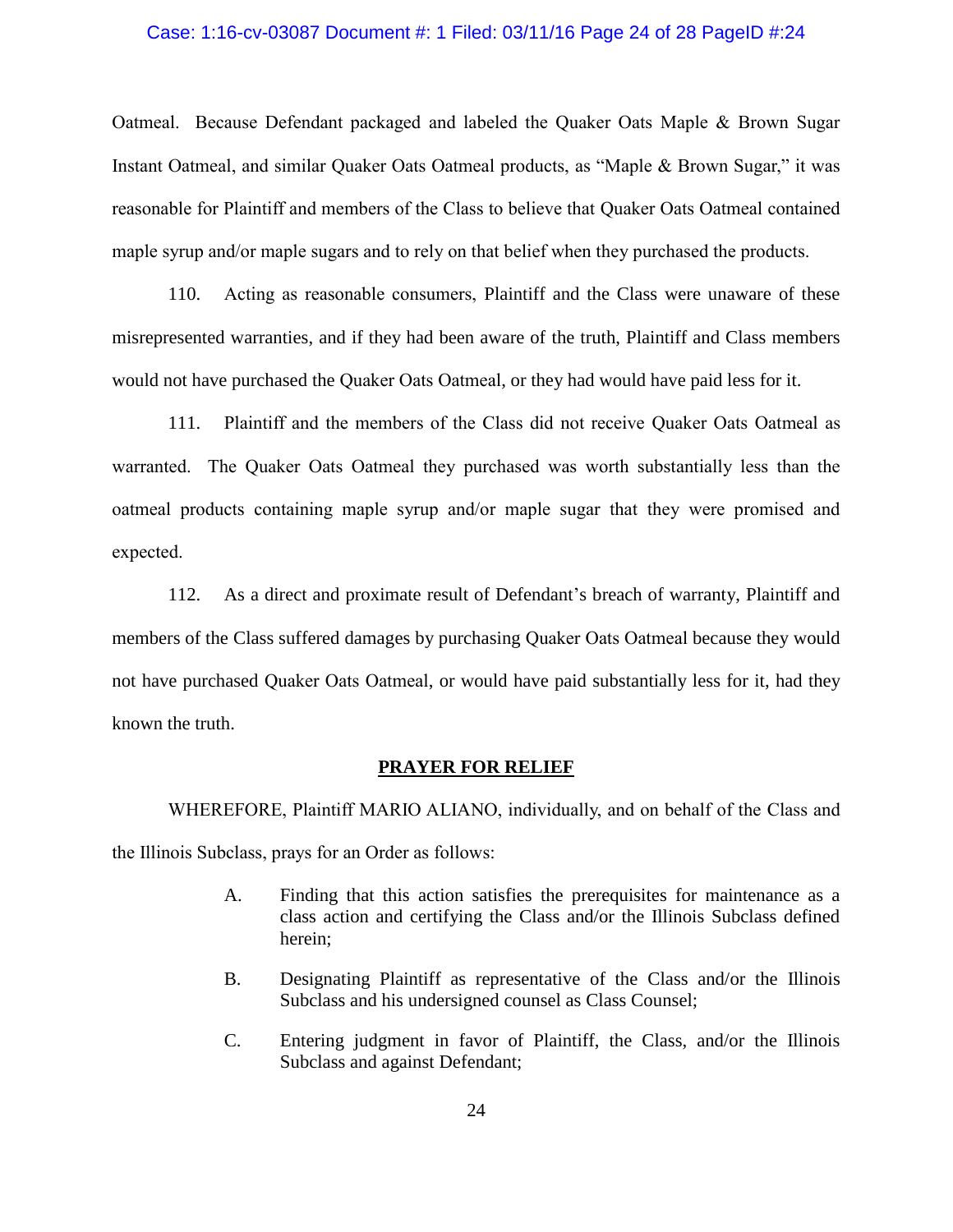- D. Enjoining Defendant from making false representations and omissions concerning Quaker Oats Oatmeal that will be sold to customers;
- E. Awarding Plaintiff, the Class, and/or the Illinois Subclass damages equal to the amount of actual damages that they sustained;
- F. Awarding Plaintiff, the Class, and/or the Illinois Subclass attorneys' fees and costs, including interest thereon, as allowed or required by law; and
- G. Granting all such further and other relief as the Court deems just and appropriate.

# **COUNT VI (on Behalf of the Nationwide Class and the Illinois Subclass) Unjust Enrichment**

113. Plaintiff repeats and re-alleges the allegations in Paragraphs 1-39 with the same force and effect as though fully set forth herein.

114. When a specific contract does not govern the relationship of the parties, and, therefore, no adequate remedy at law is applicable, an equitable remedy under a theory of unjust enrichment is available. *See, e.g., Guinn v. Hoskins Chevrolet*, 361 Ill.App.3d 575, 604 (1st Dist. 2005) (internal citations omitted).

115. Unjust enrichment "is a condition that may be brought about by unlawful or improper conduct as defined by law[.]" *See, e.g., Gagnon v. Schickel*, 2012 IL App (1st) 120645, ¶ 25 (quoting *Martis v. Grinnell Mutual Reinsurance Co.,* 388 Ill.App.3d 1017, 1024 (3rd Dist. 2009); *Alliance Acceptance Co. v. Yale Insurance Agency, Inc.,* 271 Ill.App.3d 483, 492 (1st Dist. 1995)).

116. To prevail on a claim of unjust enrichment, a plaintiff must prove: (1) "that the defendant has unjustly retained a benefit to the plaintiff's detriment," and (2) "that defendant's retention of the benefit violates the fundamental principles of justice, equity, and good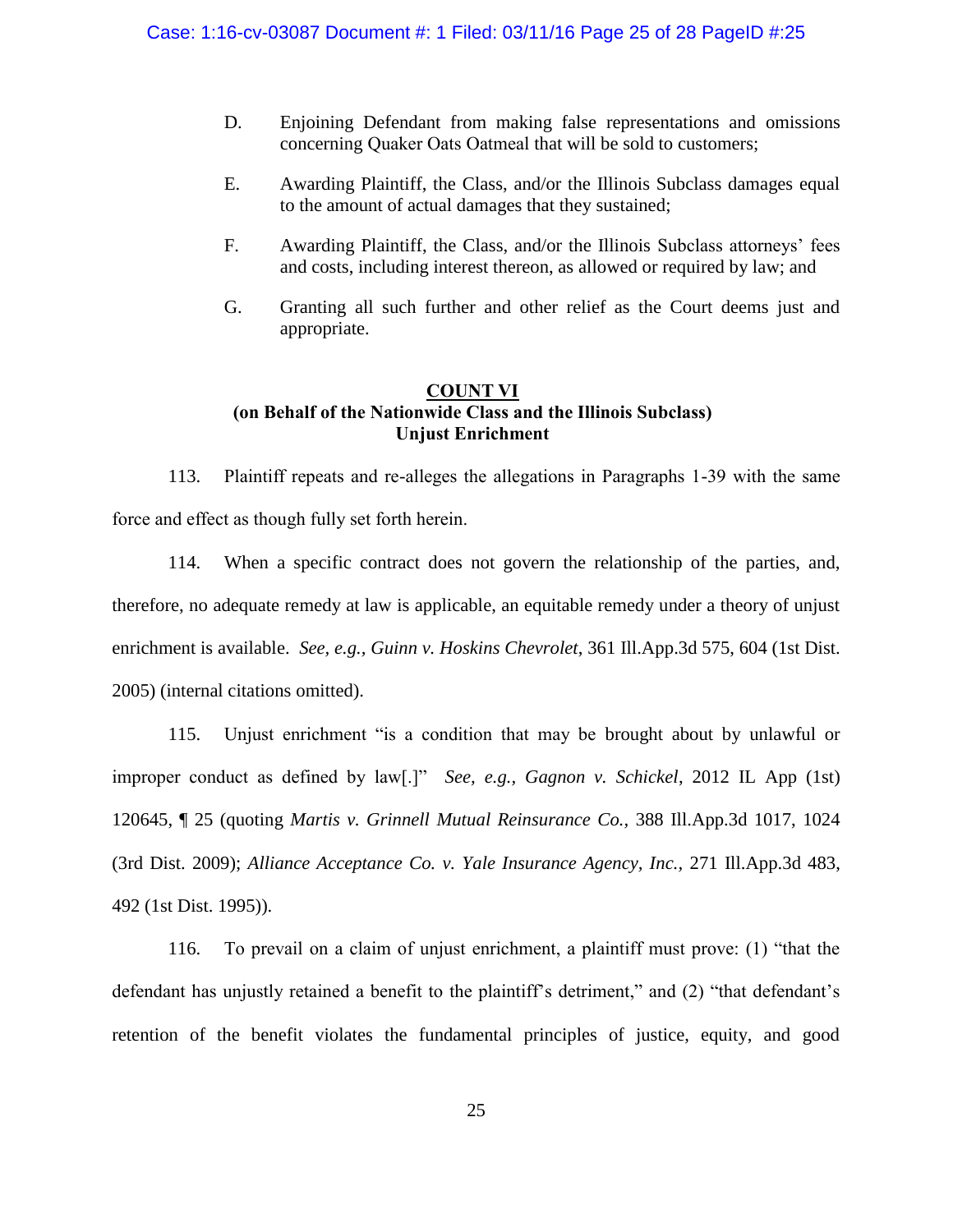#### Case: 1:16-cv-03087 Document #: 1 Filed: 03/11/16 Page 26 of 28 PageID #:26

conscience." *See, e.g., Cleary v. Philip Morris Inc.,* 656 F.3d 511, 518 (7th Cir.2011) (quoting *HPI Health Care Servs., Inc. v. Mt. Vernon Hosp., Inc.,* 131 Ill.2d 145, 160 (1989)).

117. Plaintiff and members of the Class paid a retail price for Quaker Oats Oatmeal believing that the oatmeal products they purchased contained maple syrup and/or maple sugars. However, the Quaker Oats Oatmeal purchased by Plaintiff and members of the Class does not contain maple syrup and/or maple sugars as represented.

118. Defendant has unjustly received and retained a benefit at the expense of Plaintiff and the Class because Defendant unlawfully acquired its profits for Quaker Oats Oatmeal appreciating and knowing that the oatmeal products purchased by Plaintiff and members of the Class did not contain maple syrup and/or maple sugars as represented.

119. Defendant has acquired and retained money belonging to Plaintiff and the Class as a result of its wrongful conduct: misrepresenting that Quaker Oats Oatmeal contains maple syrup and/or maple sugar when it, in fact, does not. Each individual sale of Quaker Oats Oatmeal nets Defendant profit at the expense of consumers.

120. Acting as reasonable consumers, Plaintiff and the Class were unaware of these misrepresented material facts, and would not have purchased the Quaker Oats Oatmeal, or would have paid less for it, had they been aware of the truth.

121. Plaintiff and the members of the Class have suffered damages as a direct result of Defendant's conduct.

122. Defendant's retention of the benefit violates the fundamental principles of justice, equity, and good conscience because Defendant misled Plaintiff and the Class into falsely believing the Quaker Oats Oatmeal contains maple syrup and/or maple sugars in order to unjustly receive and retain a benefit.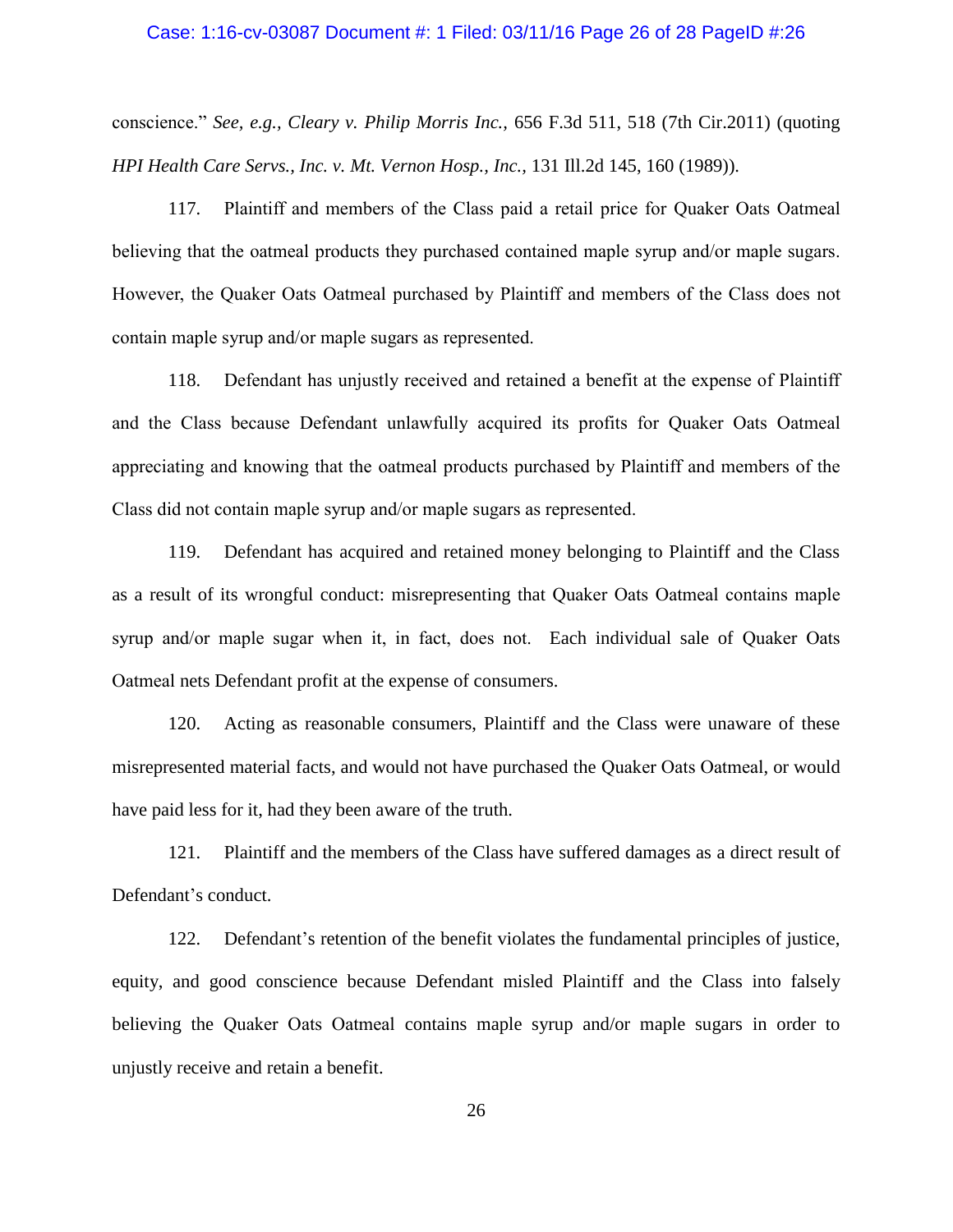# Case: 1:16-cv-03087 Document #: 1 Filed: 03/11/16 Page 27 of 28 PageID #:27

123. Under the principles of equity, Defendant should not be allowed to keep the money belonging to Plaintiff and the members of the Class because Defendant has unjustly received it as a result of Defendant's unlawful actions described herein.

124. Plaintiff, individually and on behalf of the Class, seeks restitution for Defendant's unlawful conduct, as well as interest and attorneys' fees and costs.

## **PRAYER FOR RELIEF**

WHEREFORE, Plaintiff MARIO ALIANO, individually, and on behalf of the Class and

the Illinois Subclass, prays for an Order as follows:

- A. Finding that this action satisfies the prerequisites for maintenance as a class action and certifying the Class and/or the Illinois Subclass defined herein;
- B. Designating Plaintiff as representative of the Class and/or the Illinois Subclass and his undersigned counsel as Class Counsel;
- C. Entering judgment in favor of Plaintiff, the Class, and/or the Illinois Subclass and against Defendant;
- D. Enjoining Defendant from making false representations and omissions concerning Quaker Oats Oatmeal that will be sold to customers;
- E. Awarding Plaintiff, the Class, and/or the Illinois Subclass damages equal to the amount of actual damages that they sustained;
- F. Awarding Plaintiff, the Class, and/or the Illinois Subclass attorneys' fees and costs, including interest thereon, as allowed or required by law; and
- G. Granting all such further and other relief as the Court deems just and appropriate.

# **JURY DEMAND**

Plaintiff demands a trial by jury on all counts so triable.